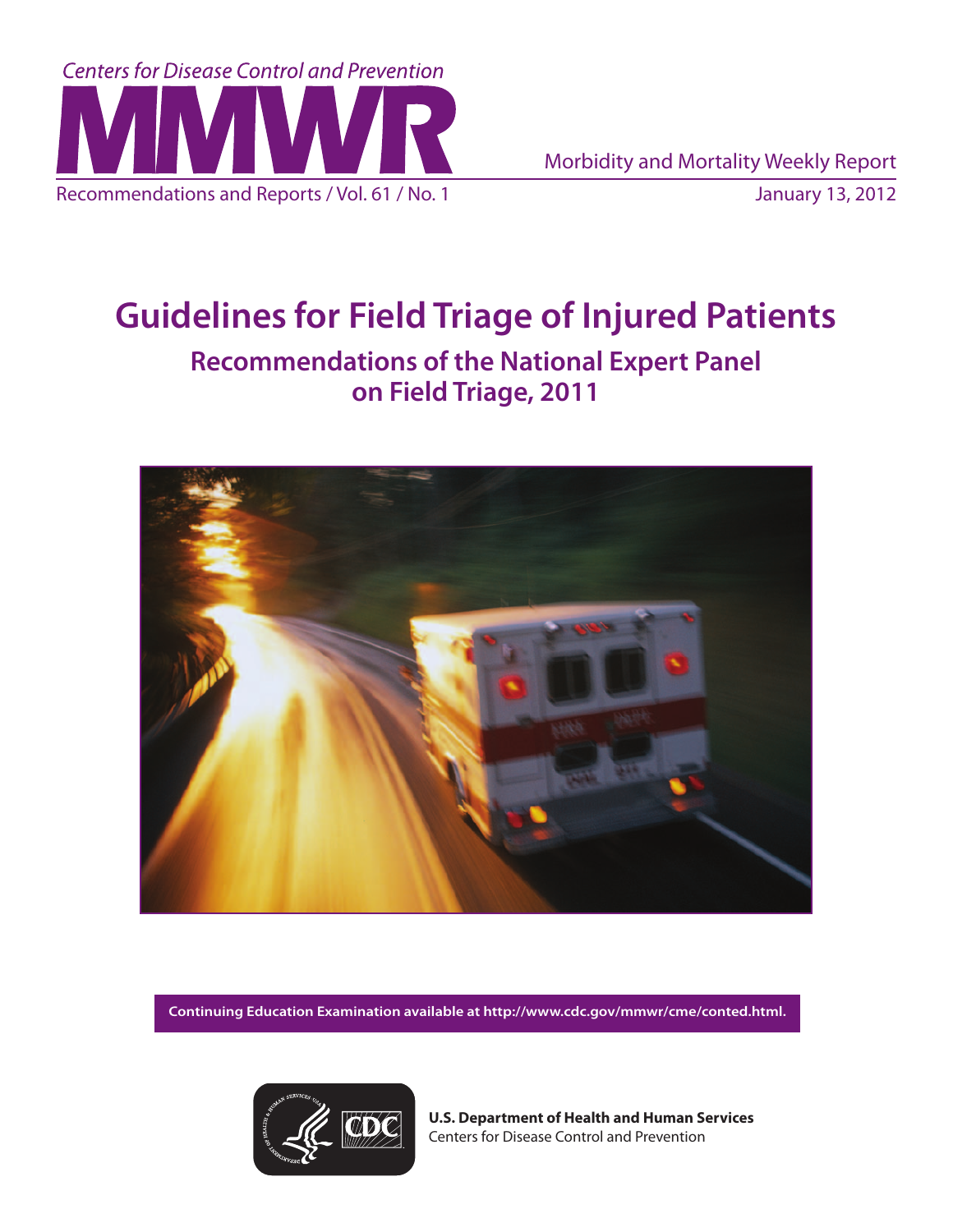#### **CONTENTS**

#### **Disclosure of Relationship**

CDC, our planners, and our presenters wish to disclose that they have no financial interests or other relationships with the manufacturers of commercial products, suppliers of commercial services, or commercial supporters with the following exceptions: Jeffrey P. Salomone wishes to disclose that he is funded by Ortho-McNeil Pharmaceuticals and the National Institutes of Health; Stewart C. Wang has received research grants from General Motors and Toyota Motors while he served as a principal investigator of grants; E. Brooke Lerner wishes to disclose that her institution receives funding from Zoll Medical Corporation for her participation in a clinical trial and that her spouse is employed by Abbott Laboratories; Theresa Dulski wishes to disclose that this work was completed as part of the CDC Experience, a one-year fellowship in applied epidemiology at CDC made possible by a public/private partnership supported by a grant to the CDC Foundation from External Medical Affairs, Pfizer Inc. Presentations will not include any discussion of the unlabeled use of a product or a product under investigational use. CDC does not accept commercial support.

**Front cover photo:** Emergency medical services vehicle in transit.

The *MMWR* series of publications is published by the Office of Surveillance, Epidemiology, and Laboratory Services, Centers for Disease Control and Prevention (CDC), U.S. Department of Health and Human Services, Atlanta, GA 30333.

**Suggested Citation:** Centers for Disease Control and Prevention. [Title]. MMWR 2012;61(No. RR-#):[inclusive page numbers].

#### **Centers for Disease Control and Prevention**

Thomas R. Frieden, MD, MPH, *Director* Harold W. Jaffe, MD, MA, *Associate Director for Science* James W. Stephens, PhD, *Director, Office of Science Quality* Stephen B. Thacker, MD, MSc, *Deputy Director for Surveillance, Epidemiology, and Laboratory Services* Stephanie Zaza, MD, MPH, *Director, Epidemiology and Analysis Program Office*

#### **MMWR Editorial and Production Staff**

Ronald L. Moolenaar, MD, MPH, *Editor,* MMWR *Series* Christine G. Casey, MD, *Deputy Editor,* MMWR *Series* Teresa F. Rutledge, *Managing Editor,* MMWR *Series* David C. Johnson, *Lead Technical Writer-Editor* Jeffrey D. Sokolow, MA, *Project Editor*

Martha F. Boyd, *Lead Visual Information Specialist* Maureen A. Leahy, Julia C. Martinroe, Stephen R. Spriggs, Terraye M. Starr *Visual Information Specialists* Quang M. Doan, MBA, Phyllis H. King *Information Technology Specialists*

#### **MMWR Editorial Board**

William L. Roper, MD, MPH, Chapel Hill, NC, Chairman Virginia A. Caine, MD, Indianapolis, IN Matthew L. Boulton, MD, MPH, Ann Arbor, MI Jonathan E. Fielding, MD, MPH, MBA, Los Angeles, CA David W. Fleming, MD, Seattle, WA William E. Halperin, MD, DrPH, MPH, Newark, NJ King K. Holmes, MD, PhD, Seattle, WA Deborah Holtzman, PhD, Atlanta, GA Timothy F. Jones, MD, Nashville, TN Dennis G. Maki, MD, Madison, WI

Patricia Quinlisk, MD, MPH, Des Moines, IA Patrick L. Remington, MD, MPH, Madison, WI Barbara K. Rimer, DrPH, Chapel Hill, NC John V. Rullan, MD, MPH, San Juan, PR William Schaffner, MD, Nashville, TN Anne Schuchat, MD, Atlanta, GA Dixie E. Snider, MD, MPH, Atlanta, GA John W. Ward, MD, Atlanta, GA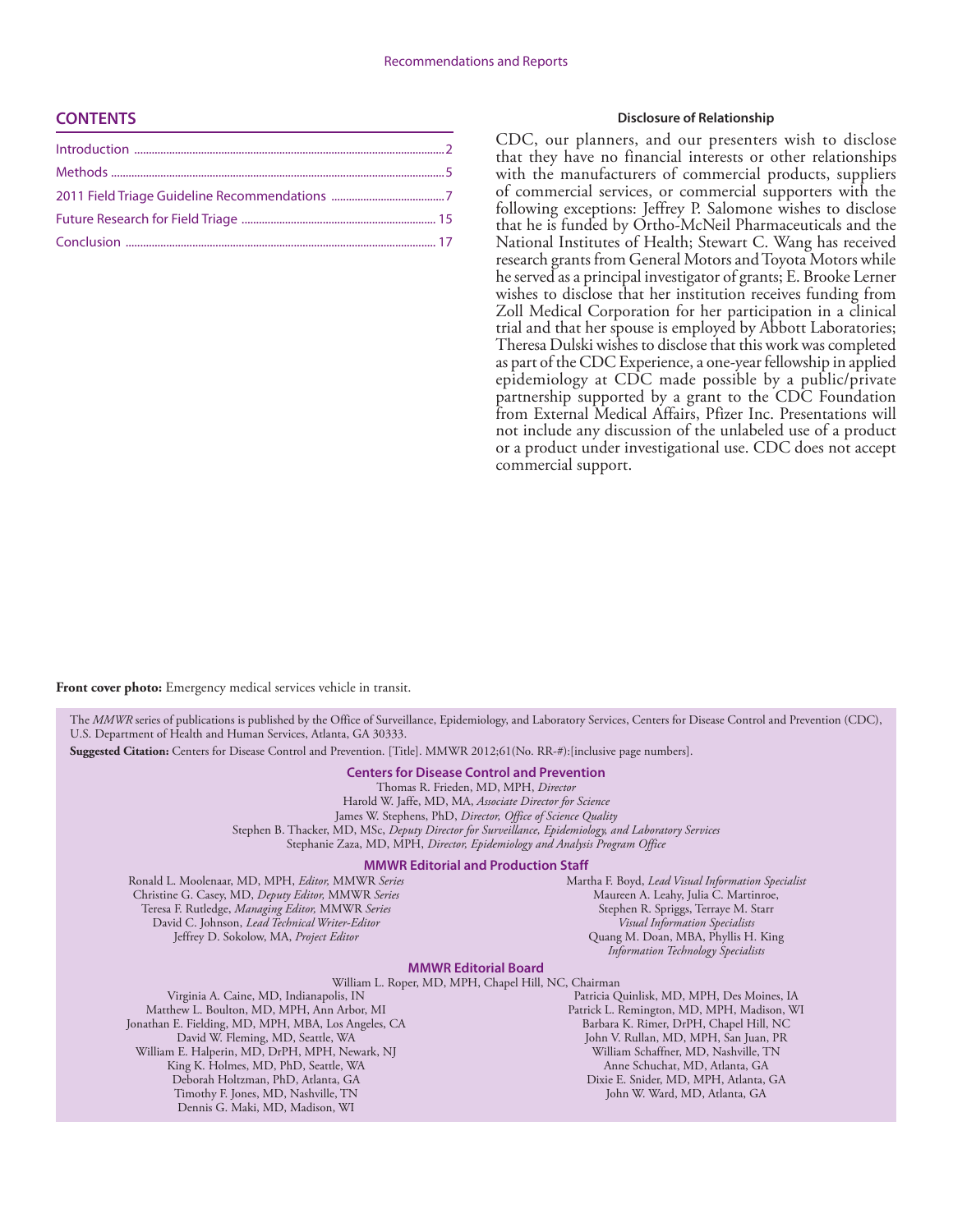# **Guidelines for Field Triage of Injured Patients**

# **Recommendations of the National Expert Panel on Field Triage, 2011**  Prepared by

Scott M. Sasser, MD1,2 Richard C. Hunt, MD1 Mark Faul, PhD<sup>1</sup> David Sugerman, MD1,2 William S. Pearson, PhD1 Theresa Dulski, MPH1 Marlena M. Wald, MLS, MPH1 Gregory J. Jurkovich, MD3 Craig D. Newgard, MD<sup>4</sup> E. Brooke Lerner, PhD<sup>5</sup> Arthur Cooper, MD6 Stewart C. Wang, MD, PhD7 Mark C. Henry, MD8 Jeffrey P. Salomone, MD2 Robert L. Galli, MD9 *1Division of Injury Response, National Center for Injury Prevention and Control, CDC, Atlanta, Georgia 2Emory University School of Medicine, Atlanta, Georgia 3University of Washington, Seattle, Washington 4Oregon Health and Science University, Portland, Oregon*  <sup>6</sup>Columbia University Medical Center affiliation at Harlem Hospital, New York, New York *7University of Michigan Health System, Ann Arbor, Michigan 8Stony Brook University, Stony Brook, New York 9University of Mississippi, Jackson, Mississippi* 

#### *Summary*

*In the United States, injury is the leading cause of death for persons aged 1–44 years. In 2008, approximately 30 million injuries were serious enough to require the injured person to visit a hospital emergency department (ED); 5.4 million (18%) of these injured patients were transported by Emergency Medical Services (EMS). On arrival at the scene of an injury, the EMS provider must determine the severity of injury, initiate management of the patient's injuries, and decide the most appropriate destination hospital for the individual patient. These destination decisions are made through a process known as "field triage," which involves an assessment not only of the physiology and anatomy of injury but also of the mechanism of the injury and special patient and system considerations. Since 1986, the American College of Surgeons Committee on Trauma (ACS-COT) has provided guidance for the field triage process through its "Field Triage Decision Scheme." This guidance was updated with each version of the decision scheme (published in 1986, 1990, 1993, and 1999). In 2005, CDC, with financial support from the National Highway Traffic Safety Administration, collaborated with ACS-COT to convene the initial meetings of the National Expert Panel on Field Triage (the Panel) to revise the decision scheme; the revised version was published in 2006 by ACS-COT (American College of Surgeons. Resources for the optimal care of the injured patient: 2006. Chicago, IL: American College of Surgeons; 2006). In 2009, CDC* 

The material in this report originated in the National Center for Injury Prevention and Control, Linda Degutis, DrPH, Director, and the Division of Injury Response, Richard C. Hunt, MD, Director, in collaboration with the National Highway Traffic Safety Administration, Office of Emergency Medical Services, and in association with the American College of Surgeons, John Fildes, MD, Trauma Medical Director, Division of Research and Optimal Patient Care, and Michael F. Rotondo, MD, Chair, Committee on Trauma.

**Corresponding preparer:** David Sugerman, MD, Division of Injury Response, National Center for Injury Prevention and Control, CDC, 4770 Buford Highway, MS F-62, Atlanta, GA 30341-3717. Telephone: 770-488-4646; Fax: 770-488-3551; E-mail: ggi4@cdc.gov.

*published a detailed description of the scientific rationale for revising the field triage criteria (CDC. Guidelines for field triage of injured patients: recommendations of the National Expert Panel on Field Triage. MMWR 2009;58[No. RR-1]).* 

*In 2011, CDC reconvened the Panel to review the 2006 Guidelines in the context of recently published literature, assess the experiences of states and local communities working to implement the Guidelines, and recommend any needed changes or modifications to the Guidelines. This report describes the dissemination and impact of the 2006 Guidelines; outlines the methodology used by the Panel for its 2011 review; explains the revisions and modifications to the physiologic, anatomic,*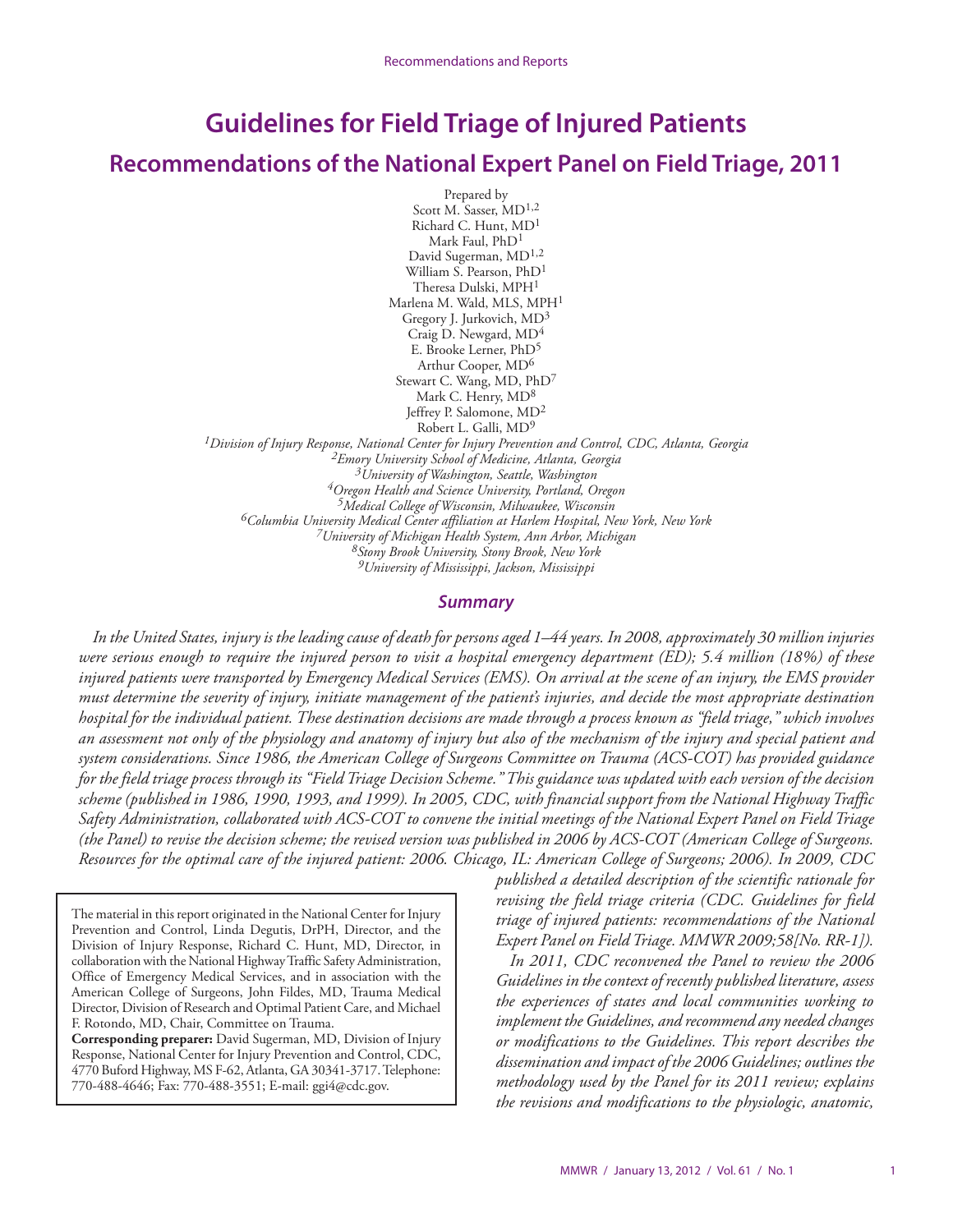<span id="page-3-0"></span>*mechanism-of-injury, and special considerations criteria; updates the schematic of the 2006 Guidelines; and provides the rationale used by the Panel for these changes. This report is intended to help prehospital-care providers in their daily duties recognize individual injured patients who are most likely to benefit from specialized trauma center resources and is not intended as a mass casualty or disaster triage tool. The Panel anticipates a review of these Guidelines approximately every 5 years.* 

# **Introduction**

# **Purpose of This Report**

Emergency Medical Services (EMS) providers in the United States make decisions about the most appropriate destination hospital for injured patients daily. These decisions are made through a decision process known as "field triage," which involves an assessment not only of the physiology and anatomy of the injury but also of the mechanism of the injury and special patient considerations. The goal of the field triage process is to ensure that injured patients are transported to a trauma center\* or hospital that is best equipped to manage their specific injuries, in an appropriate and timely manner, as the circumstances of injury might warrant.

Since 1986, the American College of Surgeons Committee on Trauma (ACS-COT) has published a resource manual that provided guidance for the field triage process through a field triage decision scheme (*1*). This guidance was updated and published with each version of the resources manual during 1986–1999 (*2–5*). In 2009, CDC published guidelines on the field triage process (the Guidelines) (*6*). This guidance provided background material on trauma systems, EMS systems and providers, and the field triage process. In addition, it incorporated the 2005–2006 deliberations and recommendations of the National Expert Panel on Field Triage (the Panel), provided an accompanying rationale for each criterion in the Guidelines, and ensured that existing guidance for field triage reflected the current evidence. In April 2011, CDC reconvened the Panel to evaluate any new evidence published since the 2005–2006 revision and examine the criteria for field triage in light of any new findings. The Panel then modified the Guidelines on the basis of its evaluation. This report describes the Panel's revisions to the Guidelines and provides the rationale for the changes, including a description of the methodology for the Panel's review.

This report is intended to help prehospital-care providers in their daily duties recognize individual injured patients who are most likely to benefit from specialized trauma center resources and is not intended as a triage tool to be used in a situation involving mass casualties or disaster (i.e., an extraordinary event with multiple casualties that might stress or overwhelm local prehospital and hospital resources).

## **Background**

In the United States, unintentional injury is the leading cause of death for persons aged 1–44 years (*7*). In 2008, injuries accounted for approximately 181,226 deaths in the United States (*8*). In 2008, approximately 30 million injuries were serious enough to require the injured person to visit a hospital emergency department (ED); 5.4 million (18%) of these injured patients were transported by EMS personnel (*9*).

Ensuring that severely injured trauma patients are treated at trauma centers has a profound impact on their survival (*10*). Ideally, all persons with severe, life-threatening injuries would be transported to a Level I or Level II trauma center, and all persons with less serious injuries would be transported to lowerlevel trauma centers or community EDs. However, patient differences, occult injuries, and the complexities of patient assessment in the field can affect triage decisions.

The National Study on the Costs and Outcomes of Trauma (NSCOT) identified a 25% reduction in mortality for severely injured adult patients who received care at a Level I trauma center rather than at a nontrauma center (*10*). Similarly, a retrospective cohort study of 11,398 severely injured adult patients who survived to hospital admission in Ontario, Canada, indicated that mortality was significantly higher in patients initially undertriaged $\dagger$  to nontrauma centers (odds ratio [OR] = 1.24; 95% confidence interval [CI] = 1.10–1.40) (*11*).

In 2005, CDC, with financial support from the National Highway Traffic Safety Administration (NHTSA), collaborated with ACS-COT to convene the initial meetings of the Panel.

<sup>\*</sup>Trauma centers are designated Level I–IV. A Level I center has the greatest amount of resources and personnel for care of the injured patient and provides regional leadership in education, research, and prevention programs. A Level II facility offers similar resources to a Level I facility, possibly differing only in continuous availability of certain subspecialties or sufficient prevention, education, and research activities for Level I designation; Level II facilities are not required to be resident or fellow education centers. A Level III center is capable of assessment, resuscitation, and emergency surgery, with severely injured patients being transferred to a Level I or II facility. A Level IV trauma center is capable of providing 24-hour physician coverage, resuscitation, and stabilization to injured patients before transfer to a facility that provides a higher level of trauma care.

<sup>†</sup> Inaccurate triage that results in a patient who requires higher-level care not being transported to a Level I or Level II trauma center is termed undertriage. The result of undertriage is that a patient does not receive the timely specialized trauma care required. Overtriage occurs when a patient who does not require care in a higher-level trauma center nevertheless is transported to such a center, thereby consuming scarce resources unnecessarily.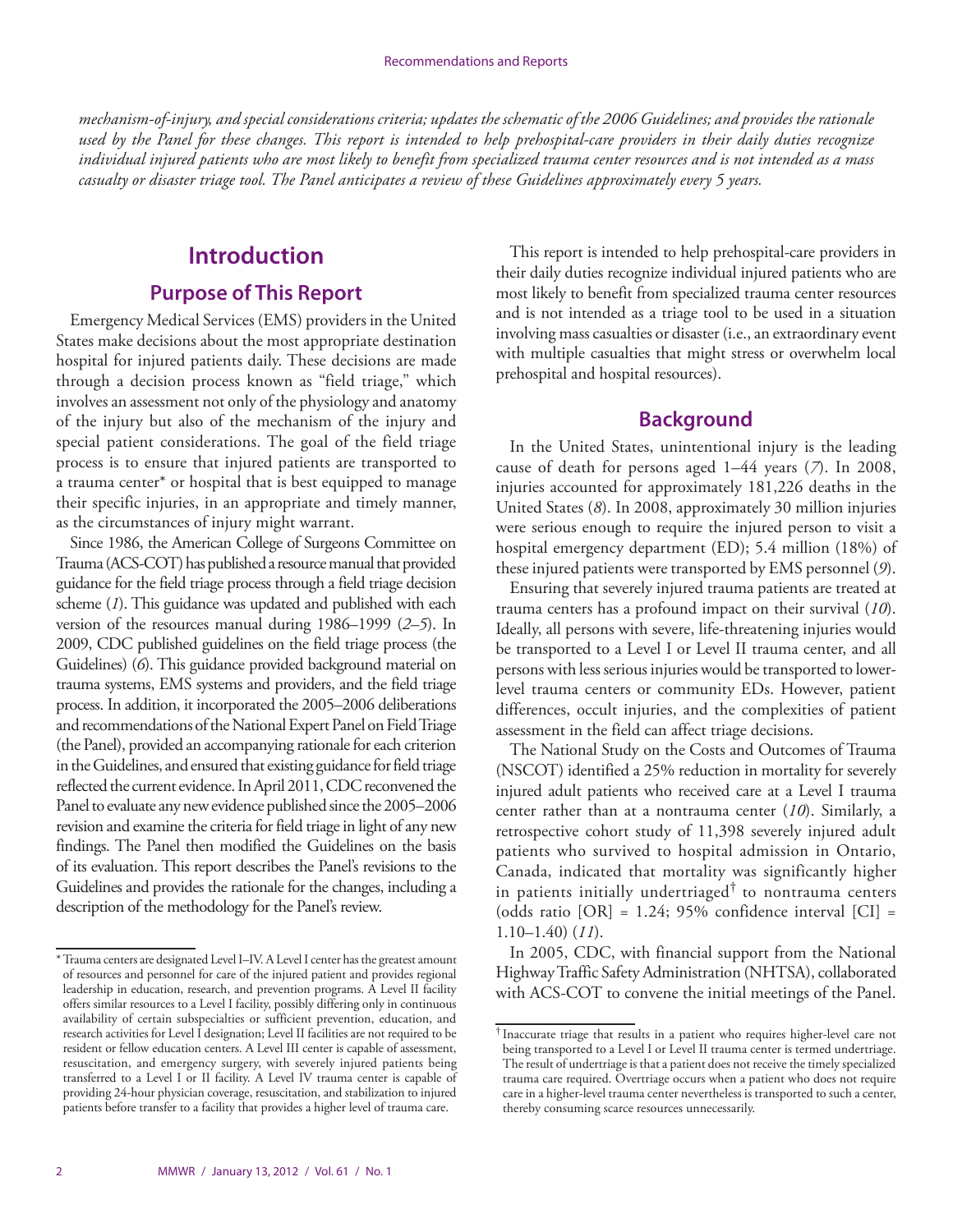The Panel comprises persons with expertise in acute injury care, including EMS providers and medical directors, state EMS directors, hospital administrators, adult and pediatric emergency medicine physicians, nurses, adult and pediatric trauma surgeons, persons in the automotive industry, public health personnel, and representatives of federal agencies. The Panel is not an official advisory committee of CDC and does not have a fixed membership or an officially organized structure. The Panel is responsible for periodically reevaluating the Guidelines, determining if the decision criteria are consistent with current scientific evidence and compatible with advances in technology, and, as appropriate, making revisions to the Guidelines.

During 2005 and 2006, the Panel met to revise the Guidelines, and the end product of that comprehensive revision process (Figure 1) was published by ACS-COT in 2006 (*7)*. In 2009, CDC published a comprehensive review of the revision process and the detailed rationale for the triage criteria underlying the 2006 version of the Guidelines (*1*); the Guidelines were endorsed by multiple professional organizations.§

In 2011, the Panel reconvened to review the 2006 Guidelines in the context of recently published literature as well as the experience of states and local communities working to implement the Guidelines and to make recommendations regarding any changes or modifications to the Guidelines. A major outcome of the Panel's meetings was the revision of the Guidelines (Figure 2).

# **Dissemination and Impact of the Field Triage Criteria**

Since 2009, CDC has undertaken an effort to ensure dissemination, implementation, and evaluation of the Guidelines (Box 1) including the development of training guides, educational material, and resources for EMS providers (e.g., pocket guides). In addition, the 2009 report was reprinted in its entirety in the Journal of Emergency Medical Services (JEMS), an EMS trade journal with a circulation of approximately 51,000 (*12*). The Guidelines were reproduced

in multiple textbooks targeting the EMS, emergency medicine, and trauma care community (*7,13–16*). In 2010, the National Association of EMS Physicians and ACS-COT issued a joint position paper recommending adoption of the Guidelines for local trauma and EMS systems (*17*). The National Registry of Emergency Medical Technicians adopted the Guidelines as a standard upon which all certification examination test items relating to patient disposition will be based. The Guidelines have been endorsed by the Federal Interagency Committee on Emergency Medical Services (FICEMS), which was established by Public Law 109-59, section 10202 (*18*). FICEMS comprises representatives from the U.S. Department of Health and Human Services, the U.S. Department of Transportation, the U.S. Department of Homeland Security, the U.S. Department of Defense, and the Federal Communications Commission.

CDC also has worked closely with multiple states, through site visits (to Colorado, Georgia, New Mexico, and Virginia), grants (in Kansas, Massachusetts, and Michigan), and presentations and technical assistance efforts (in California, Missouri, and North Carolina), to learn from their experience in using and implementing the Guidelines at the state and local level. This process has given CDC insight into the experience of implementing national guidelines at a local level.

Three publications have examined the overall use and impact of the Guidelines since the 2006 revision. A survey of publicly available state EMS and health department websites indicated that 16 states used public websites to document that they had adopted a partial or complete version of the 2006 Guidelines (*19*).

A 2-year prospective observational study of 11,892 patients at three Level 1 trauma centers indicated that use of the 2006 Guidelines would have resulted in EMS providers identifying 1,423 fewer patients (12%; 95% CI = 11%–13%) for transport to a trauma center at the expense of 78 patients (6%) being undertriaged (*20*).

Finally, using the National Trauma Databank (NTDB) and the National Hospital Ambulatory Medical Care Survey, a cost impact analysis that compared the 1999 Guidelines to the 2006 Guidelines concluded that full implementation of the 2006 Guidelines would produce an estimated national savings of \$568 million per year (*21*).

## **Use of These Guidelines**

The Guidelines provided in this report are not intended for mass casualty or disaster triage; instead, they are designed for use with individual injured patients and provide guidance for EMS providers who care for and transport patients injured in U.S. communities daily through motor-vehicle crashes, falls, penetrating injuries, and other injury mechanisms. This report provides guidelines for field triage of injured patients

<sup>§</sup>The Air and Surface Transport Nurses Association, the Air Medical Physician Association, the American Academy of Pediatrics, the American College of Emergency Physicians, the American College of Surgeons, the American Medical Association, the American Pediatric Surgical Association, the American Public Health Association, the Commission on Accreditation of Medical Transport Systems, the International Association of Flight Paramedics, the Joint Commission, the National Association of Emergency Medical Technicians, the National Association of EMS Educators, the National Association of EMS Physicians, the National Association of State EMS Officials, the National Native American EMS Association, and the National Ski Patrol. The National Highway Traffic Safety Administration concurred with the Guidelines.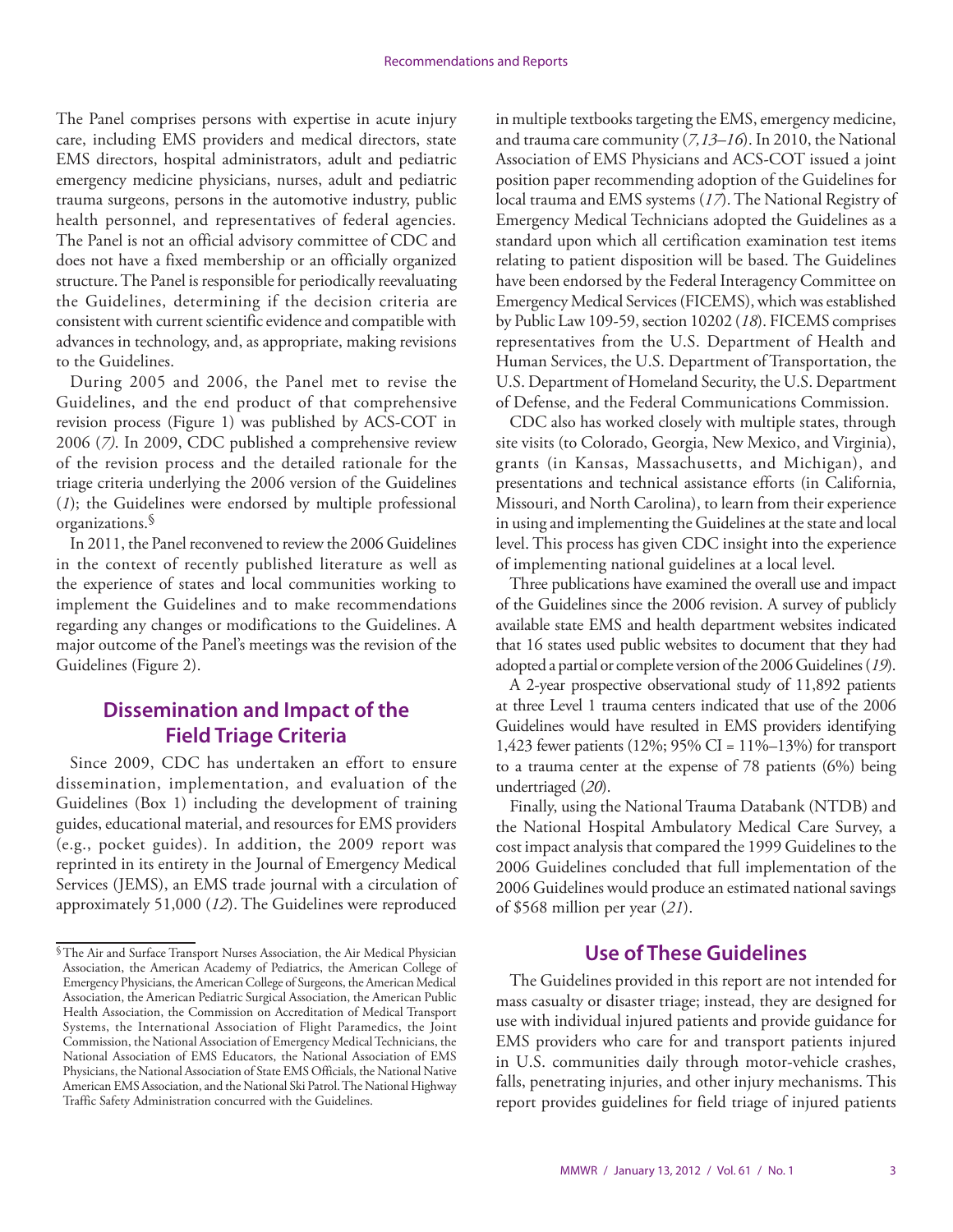#### **FIGURE 1. Field triage decision scheme — United States, 2006**



**See Figure 1 footnotes on the next page.**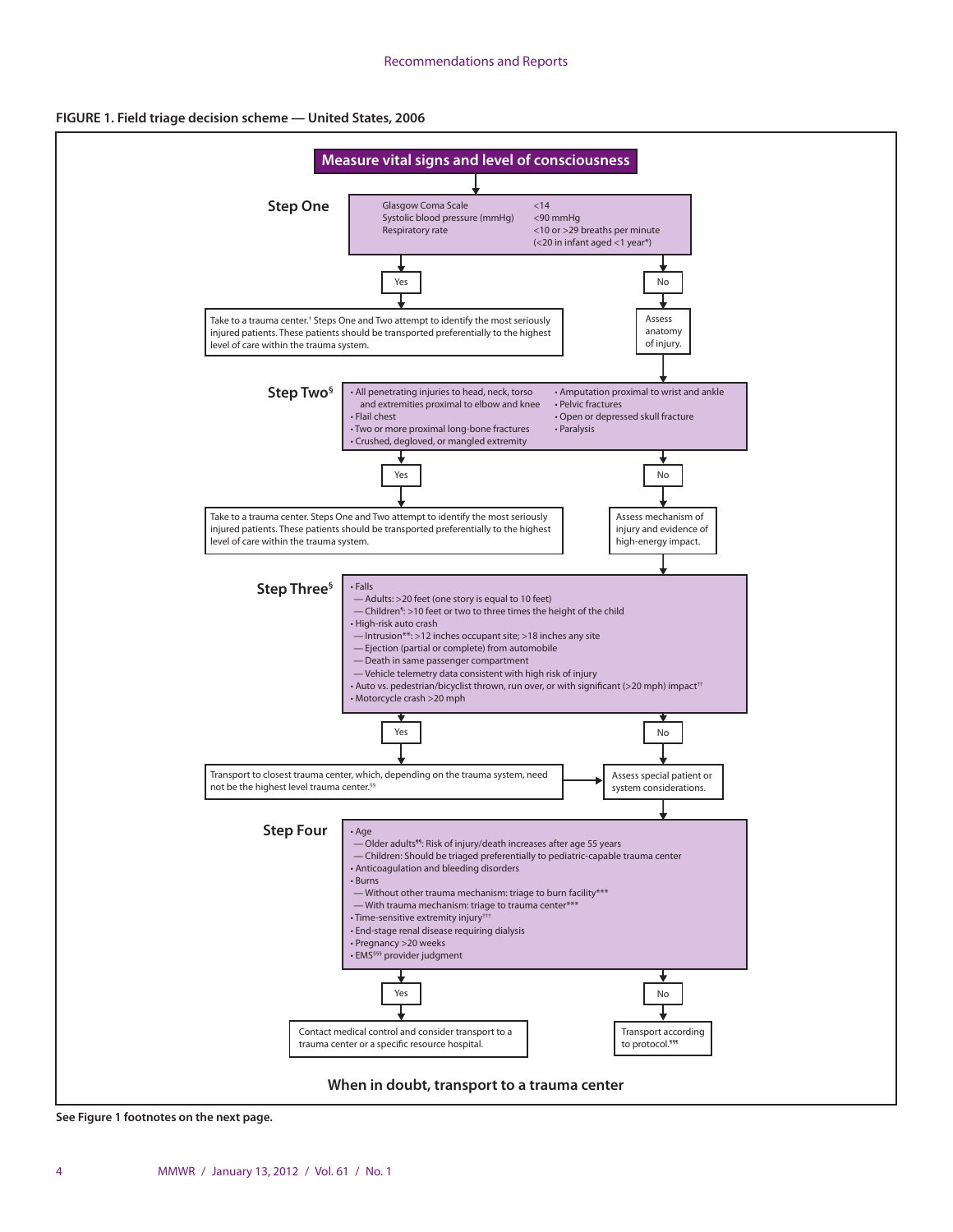<span id="page-6-0"></span>**Source:** Adapted from American College of Surgeons. Resources for the optimal care of the injured patient. Chicago, IL: American College of Surgeons; 2006. Footnotes have been added to enhance understanding of field triage by persons outside the acute injury care field.

- \* The upper limit of respiratory rate in infants is >29 breaths per minute to maintain a higher level of overtriage for infants
- † Trauma centers are designated Level I–IV, with Level I representing the highest level of trauma care available.
- § Any injury noted in Steps Two and Three triggers a "yes" response.

¶ Age <15 years.

- \*\* Intrusion refers to interior compartment intrusion, as opposed to deformation which refers to exterior damage.
- †† Includes pedestrians or bicyclists thrown or run over by a motor vehicle or those with estimated impact >20 mph with a motor vehicle.
- §§ Local or regional protocols should be used to determine the most appropriate level of trauma center; appropriate center need not be Level I.
- $\P$ <sup>1</sup> Age > 55 years.
- \*\*\* Patients with both burns and concomitant trauma for whom the burn injury poses the greatest risk for morbidity and mortality should be transferred to a burn center. If the nonburn trauma presents a greater immediate risk, the patient may be stabilized in a trauma center and then transferred to a burn center.
- ††† Injuries such as an open fracture or fracture with neurovascular compromise.
- §§§ Emergency medical services.
- **111** Patients who do not meet any of the triage criteria in Steps One through Four should be transported to the most appropriate medical facility as outlined in local EMS protocols.

by EMS providers and represents the Panel's opinions after review of the published medical literature and reports from communities that are implementing the Guidelines regarding their experience. The Panel recognizes that these Guidelines cannot address the specific circumstances of each EMS system in the United States or all circumstances that might arise at the scene of injury or while the patient is being transported to a hospital or trauma center. The Guidelines discuss core elements of any well-managed field triage process; these guidelines should be adapted to fit the specific needs of local environments within the context of defined state, regional, or local trauma systems and in accord with an analysis of local data. In areas of uncertainty, or in those not addressed by the Guidelines, local EMS systems should rely on direction from local EMS medical directors, regulations, policies, and protocols.

# **Methods**

Published peer-reviewed research was the primary basis for making any revisions to the Guidelines. To identify articles related to the overall field triage process, a structured literature search was conducted in Medline. English language peerreviewed articles published between January 1, 2006 (the year of the 2006 revision) and May 1, 2011, were searched. Because no single medical subject heading (MESH) is specific to field triage, multiple search terms were used. The following terms were searched as MESH vocabulary, keyword, natural language, and truncated terms in order to maximize retrieval of relevant articles: "trauma," "wound," "injury," "pre-hospital," "emergency medical services," "ambulance," "transport," and "triage." In addition, to identify articles related to specific steps within the Guidelines that might have been missed by the general field triage search strategy described above, researchers used terminology from each criterion of the 1999 and 2006 guidelines as MESH vocabulary, keyword, natural language, and truncated terms to maximize retrieval of relevant articles. Examples of terms used include "physiology," "flail chest," "accidental falls," and

"anticoagulation." Both search strategies excluded case reports, letters to the editor, editorials, review articles, classic/historic reprints, continuing medical education, trade journal news articles, non-English language publications, and articles related to disasters and terrorism. Articles also were excluded if they included the MESH terms "mass casualty incidents," "disasters," "blast injuries," or "terrorism;" if they were addresses, lectures, letters, case reports, congressional testimony, or editorials; or if they were written in a language other than English.

A total of 2,052 articles (389 on overall field triage and 1,663 that were step-specific) were identified for further review. Four CDC injury researchers reviewed abstracts of each article based on the relevance of the article to the Guidelines and rated each article as either "include" or "exclude" for further review by the Panel. An individual article was selected for inclusion if it addressed the field triage of injured patients (i.e., triage methodology, guidelines, or decision schemes) or examined a specific criterion in the Guidelines (e.g., systolic blood pressure) in the context of field triage. Articles were included if two or more researchers identified them for selection. Data on this rating were collected, and an agreement statistic was calculated to assess the reliability of agreement among the four raters. Statistical programming for calculating Fleiss' Kappa was downloaded from the proceedings of the 30th annual SAS User Group International Congress, and all analyses were conducted using SAS (*22*). Results indicated substantial agreement with  $k = 0.73$  and standard deviation = 0.009. This process identified a total of 241 unique articles pertaining to field triage.

To supplement the structured literature searches, a working group of the Panel met in March 2011 to review the selected articles, identify additional relevant literature that had not been examined, and make initial recommendations regarding individual components of the Guidelines. This process identified an additional 48 articles, which, together with the originally identified 241 articles, were provided to the Panel for review. Several articles were noted to be relevant to multiple steps in the Guidelines.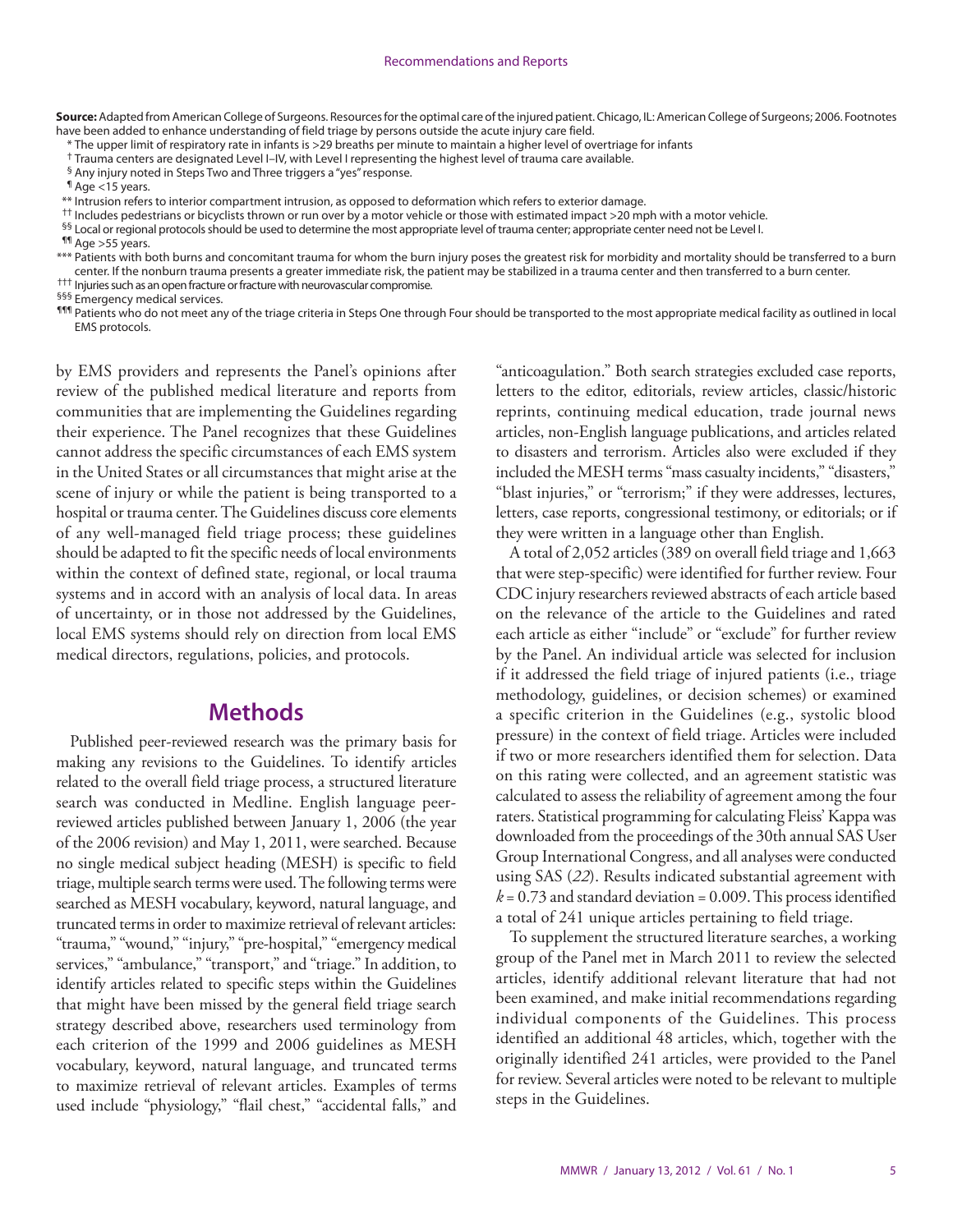



**See Figure 2 footnotes on the next page.**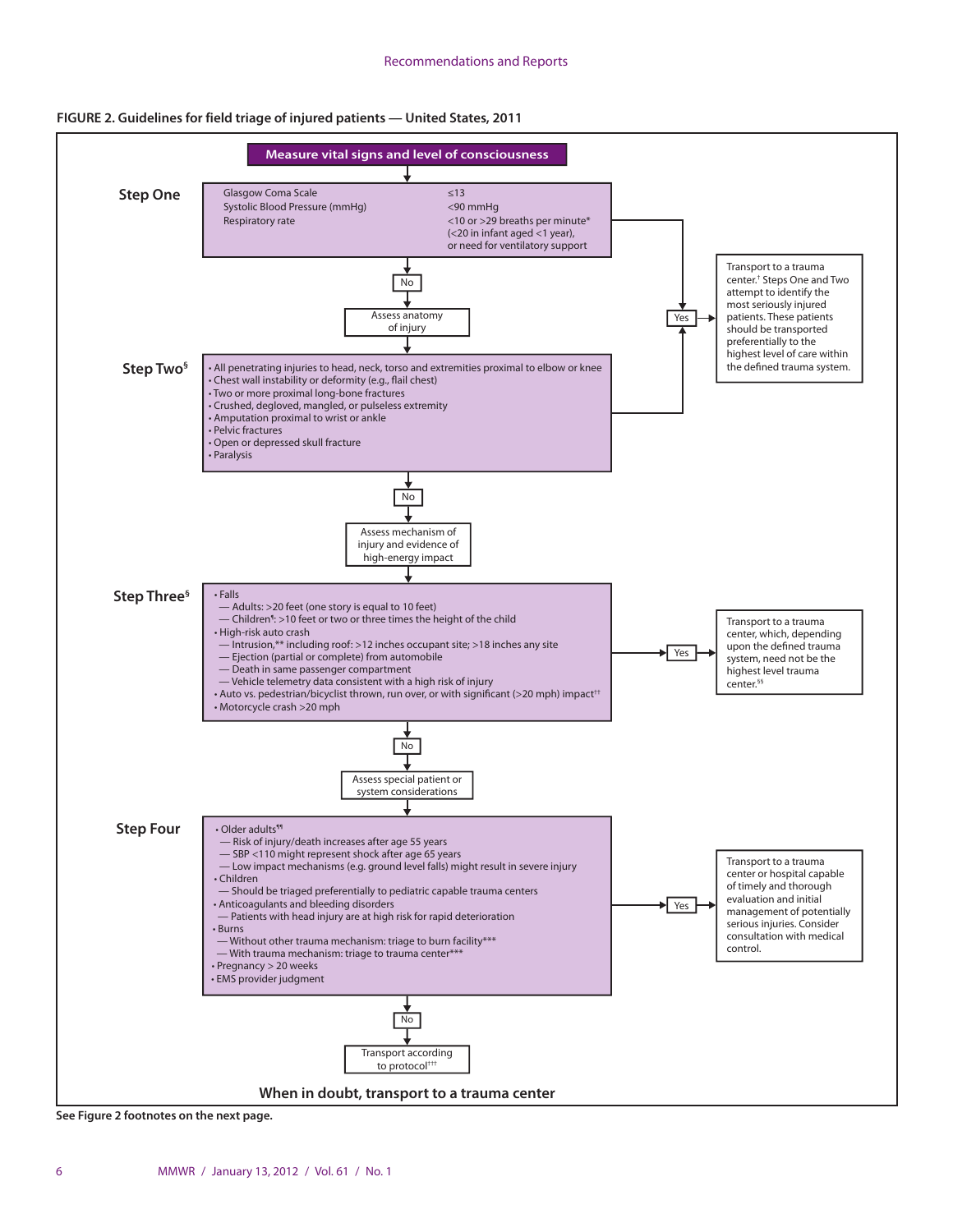<span id="page-8-0"></span>**Abbreviation:** EMS = emergency medical services.

- The upper limit of respiratory rate in infants is >29 breaths per minute to maintain a higher level of overtriage for infants.
- † Trauma centers are designated Level I-IV. A Level I center has the greatest amount of resources and personnel for care of the injured patient and provides regional leadership in education, research, and prevention programs. A Level II facility offers similar resources to a Level I facility, possibly differing only in continuous availability of certain subspecialties or sufficient prevention, education, and research activities for Level I designation; Level II facilities are not required to be resident or fellow education centers. A Level III center is capable of assessment, resuscitation, and emergency surgery, with severely injured patients being transferred to a Level I or II facility. A Level IV trauma center is capable of providing 24-hour physician coverage, resuscitation, and stabilization to injured patients before transfer to a facility that provides a higher level of trauma care.
- § Any injury noted in Step Two or mechanism identified in Step Three triggers a "yes" response.
- $<sub>15</sub>$  years.</sub>
- \*\* Intrusion refers to interior compartment intrusion, as opposed to deformation which refers to exterior damage.
- †† Includes pedestrians or bicyclists thrown or run over by a motor vehicle or those with estimated impact >20 mph with a motor vehicle.
- <sup>§§</sup> Local or regional protocols should be used to determine the most appropriate level of trauma center within the defined trauma system; need not be the highest-level trauma center.
- ¶¶ Age >55 years.
- \*\*\* Patients with both burns and concomitant trauma for whom the burn injury poses the greatest risk for morbidity and mortality should be transferred to a burn center. If the nonburn trauma presents a greater immediate risk, the patient may be stabilized in a trauma center and then transferred to a burn center.
- ††† Patients who do not meet any of the triage criteria in Steps One through Four should be transported to the most appropriate medical facility as outlined in local EMS protocols.

#### **BOX 1. Selected examples of CDC's efforts to ensure dissemination, implementation, and evaluation of the 2006 guidelines for field triage\***

#### **Dissemination**

- Disseminated 350,000 field triage educational materials
- • E-mailed, with permission from the National Registry of Emergency Medical Technicians, approximately 150,000 emergency medical services (EMS) providers copies of the field triage continuing education materials
- Mailed 40,000 training guides for EMS leaders (available at http://www.cdc.gov/FieldTriage/pdf/ EMS\_Guide-a.pdf) to local, state, and regional emergency medical services, academia, professional organizations, fire departments, ambulance services and trauma centers nationwide

#### **Implementation**

- Developed a webpage for field triage (available at http://www.cdc.gov/fieldtriage) that has had 73,636 page views, 8,060 downloads of the 2009 guidelines, and 2,641 downloads of the training materials
- Provided continuing education to 7,564 EMS providers, physicians, and nurses

#### **Evaluation**

• Surveyed 2,505 EMS, emergency medicine, and trauma care providers regarding the guidelines

In April 2011, the Panel met to discuss the articles, recommendations of the working group, and the experiential base from states and communities implementing the Guidelines, and to reaffirm or revise the Guidelines. In the sources reviewed, Injury Severity Score (ISS) >15, where available, was used as the threshold for identifying severe injury; however, other factors (e.g., need for prompt operative care and intensive care unit [ICU] admission) also were considered. A threshold of 20% positive predictive value (PPV) to predict severe injury was used to place criteria into discussion for inclusion as mechanism-of-injury criteria. A review of NHTSA's National Automotive Sampling System-Crashworthiness Data System (NASS-CDS) (*23*) and Crash Injury and Research Engineering Network (CIREN) (*24*) information also was undertaken to inform the Panel on the high-risk automobile-crash criterion. The final recommendations of the Panel were based on the best available evidence. When definitive research evidence was lacking, the Panel based its revisions and recommendations on the expert opinion of its members. Consensus among the Panel members on specific recommendations and modifications was not required.

# **2011 Field Triage Guideline Recommendations**

Modifications to the previously published Guidelines (*1*) have been summarized (Box 2). The sections that follow discuss the changes made and provide the rationale of the Panel for making these changes. The 2011 Guidelines have been endorsed by multiple professional organizations and federal government agencies. ¶ The national Highway Traffic Safety Administration concurs with these Guidelines. An updated list of endorsing organizations is available at http://www.cdc.gov/fieldtriage.

<sup>\*</sup>CDC. Guidelines for field triage of injured patients: recommendations of the National Expert Panel on Field Triage. MMWR 2009;58(No. RR-1).

<sup>¶</sup>A list appears on page 20.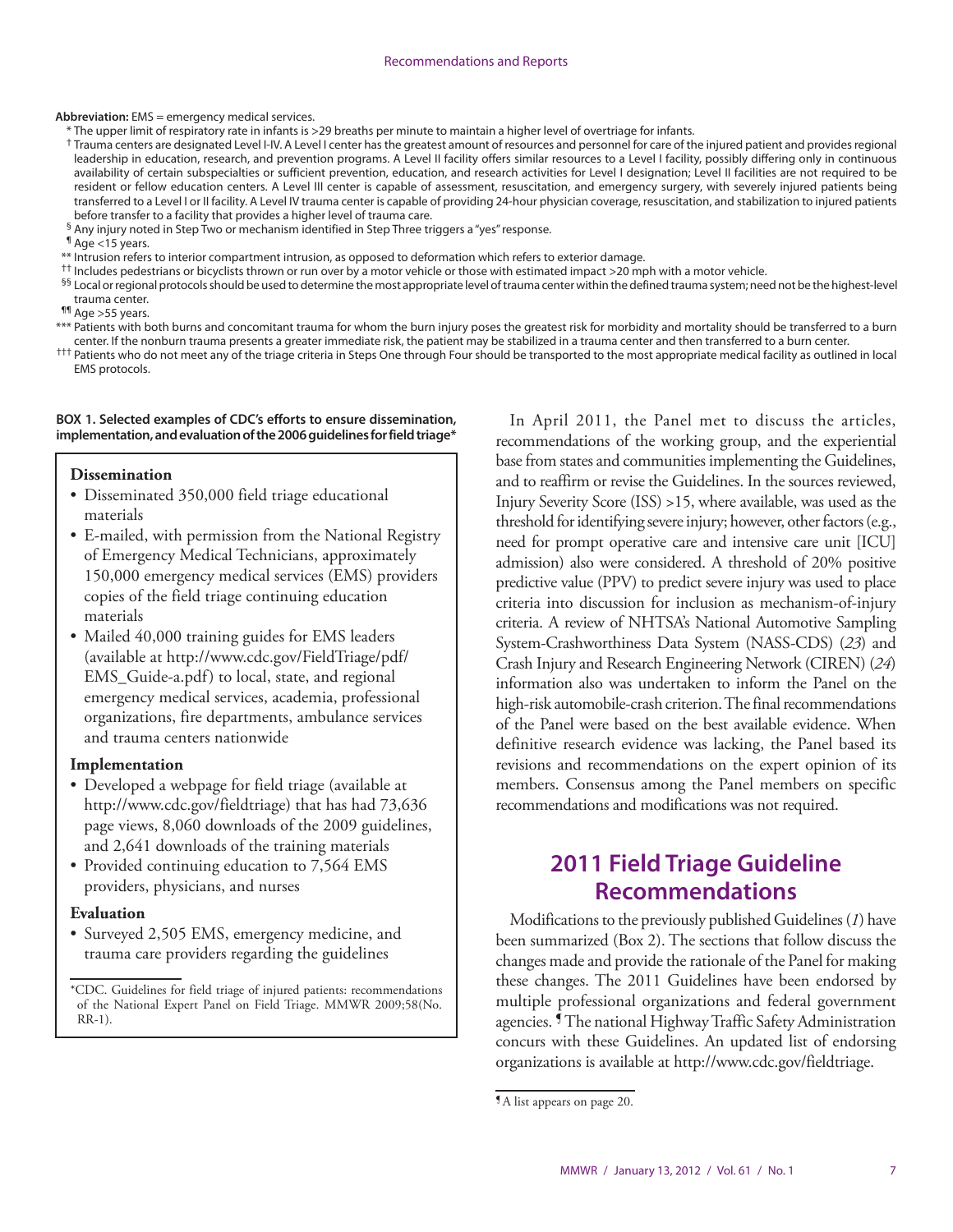#### **BOX 2. Changes in 2011 Guidelines for Field Triage of Injured Patients compared with 2006 guidelines**

#### **Step One: Physiologic Criteria**

- Change GCS <14 to GCS  $\leq$ 13
- Add "or need for ventilatory support" to respiratory criteria

#### **Step Two: Anatomic Criteria**

- • Change "all penetrating injuries to head, neck, torso and extremities proximal to elbow and knee" to "all penetrating injuries to head, neck, torso and extremities proximal to elbow or knee"
- • Change "flail chest" to "chest wall instability or deformity (e.g., flail chest)"
- Change "crushed, degloved, or mangled extremity" to "crushed, degloved, mangled, or pulseless extremity"
- Change "amputation proximal to wrist and ankle" to "amputation proximal to wrist or ankle"

#### **Step Three: Mechanism-of-Injury Criteria**

• Add "including roof" to intrusion criterion

#### **Step Four: Special Considerations**

- Add the following to older adult criteria
	- —SBP <110 might represent shock after age 65 years
	- —Low-impact mechanisms (e.g., ground-level falls) might result in severe injury
- Add "patients with head injury are at high risk for rapid deterioration" to anticoagulation and bleeding disorders criterion
- Remove "end-stage renal disease requiring dialysis" and "time-sensitive extremity injury"

#### **Transition Boxes**

- Change layout of the figure
- Modify specific language of the transition boxes

**Abbreviation:** GCS = Gasgow Coma Scale; SBP = systolic blood pressure.

# **Name of the Guidelines**

The name of the Guidelines remains unchanged. The Panel recognized that many different names have been attached to the Guidelines, creating potential confusion for persons, communities, and states attempting to implement the Guidelines. In addition, the Panel reviewed feedback that indicated that confusion exists as to whether this represents mass casualty triage or "routine" daily triage of injured patients. The Guidelines apply to "routine" daily triage of injured patients. After deliberations, the Panel decided not to change or modify the name of the decision scheme because creating a new and different name would likely only add to or increase any confusion or misunderstanding that exists, many states and locales have begun implementation of the decision scheme based on its name as given and to change it at this point might unduly burden those systems; and even if a new name was added, end-users might attach a different name to it, and the problem would remain unresolved. The Panel recommended that CDC continue to provide educational materials that describe the purpose of the Guidelines and that the decision scheme be called either the "field triage decision scheme" or the "guidelines for field triage of injured patients." The Panel also recommended that the Guidelines not be referred to as a "national protocol" because using the term "protocol" has an unintended proscriptive inference for the end-user that could restrict local adaptation required for optimal implementation.

# **Step One: Physiologic Criteria**

In Step One, the Glasgow Coma Scale, and Respiratory Rate criteria were modified. Step One is intended to allow for rapid identification of critically injured patients by assessing level of consciousness (Glasgow Coma Scale [GCS]) and measuring vital signs (systolic blood pressure [SBP] and respiratory rate). Vital sign criteria have been used since the 1987 version of the ACS Field Triage Decision Protocol (*8*). These criteria demonstrate high predictive value for severe injury. Of 289 references identified from the structured literature review, 82 (28%) were relevant to Step One. SBP <90 and respiratory rate <10 or >29 remain significant predictors of severe injury and the need for a high level of trauma care. Multiple peer-reviewed articles published since 2006 support this threshold (*25–28*).

The Panel recommended transport to a facility that provides the highest level of care within the defined trauma system if any of the following are identified:

- • Glasgow Coma Scale ≤13, or
- SBP of <90 mmHg, or
- respiratory rate of <10 or >29 breaths per minute (<20 in infant aged <1 year), or need for ventilatory support.

# **Glasgow Coma Scale: Criterion Clarified**

Experience with the 2006 Guidelines has indicated that many readers and end-users perceived that the criterion of GCS <14 recommended taking patients with a GCS of  $\leq$ 14 to trauma centers. To reduce any future confusion, the Panel voted unanimously to rewrite the criterion as GCS ≤13.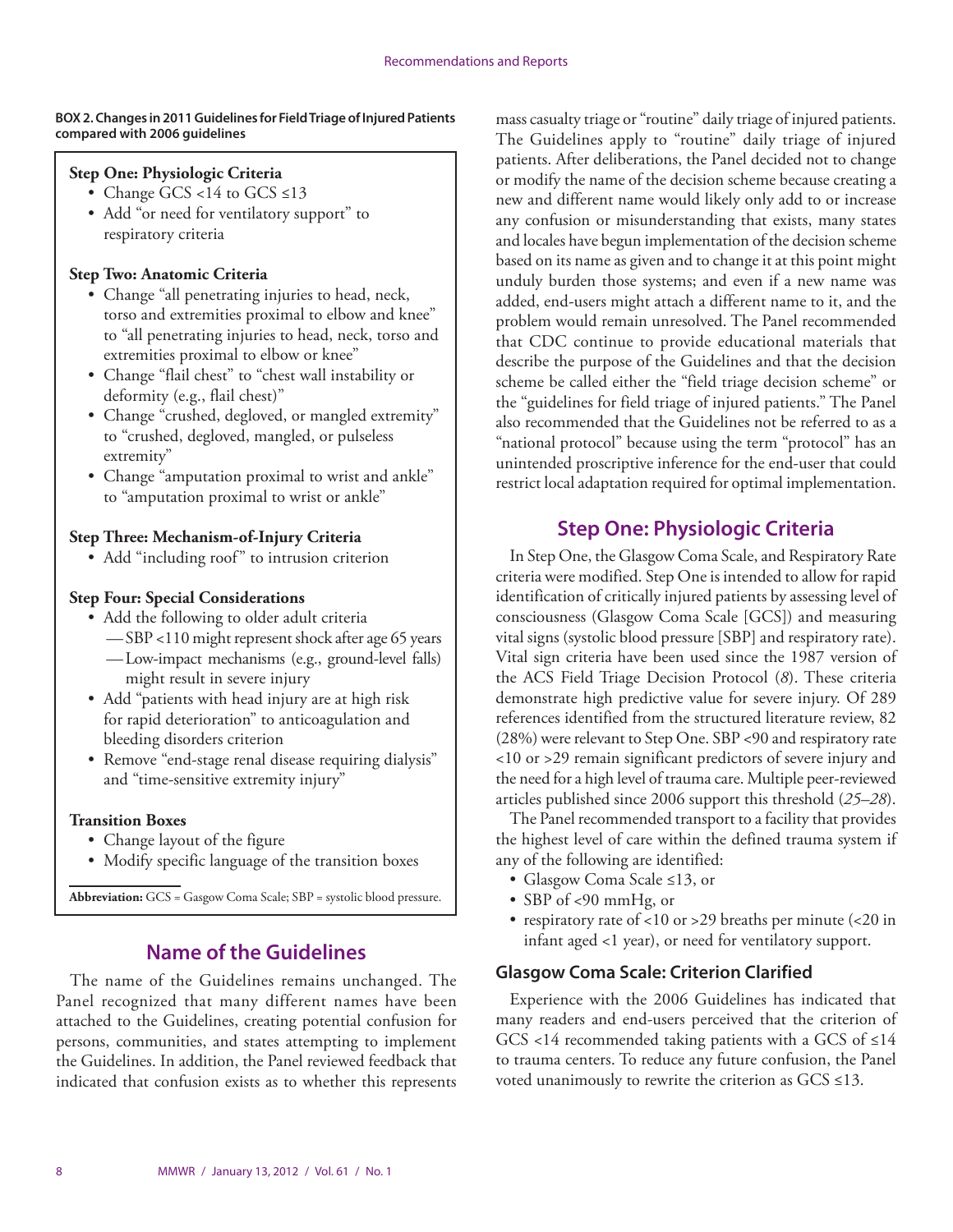# **Need for Ventilatory Support: Criterion Added**

The need for ventilatory support (including both bag-mask ventilation and intubation) was added to "respiratory rate of <10 or >29 breaths per minute (<20 in an infant aged <1 year). Although it has been assumed that patients requiring ventilatory support would meet the respiratory rate criterion, three studies suggest that this is not necessarily the case and demonstrate the importance of considering ventilatory support, in addition to respiratory rate, in identifying seriously injured patients. Among 6,259 adults meeting Step One criteria across 11 sites in North America, an advanced airway attempt (i.e., intubation or supraglottic airway placement) was the strongest predictor of death or prolonged hospital stay among all physiologic measures **(***29*). Among 955 injured children meeting Step One criteria from the same sites, little difference was reported in the proportion of children with abnormal respiratory rates who were seriously injured compared with those whose injuries were not serious (44% and 47%, respectively); however, the need for ventilatory assistance was highly discriminating between the two groups (46% and 3%, respectively) and again was determined to be the strongest physiologic predictor of serious injury (*30*). Another study involving 3,877 injured children had similar findings, with field intubation attempt being second only to GCS in identifying children in need of trauma center care (*31*). Therefore, after reviewing the literature and considering the evidence, the Panel added "or need for ventilatory support" to the respiratory rate criterion, recognizing that adults and children requiring advanced airway interventions represent a very high-risk group, whether or not other physiologic abnormalities (including specific respiratory rate values) are present and to ensure that patients requiring airway support receive the highest level of trauma care within the defined trauma system.

# **Additional Physiologic Concerns Discussed by the Expert Panel**

The following sections describe additional physiologic criteria topics that were discussed by the Panel and for which no changes were recommended.

#### **Glasgow Coma Scale Motor**

Although the Panel considered adding the motor portion of the Glasgow Coma Score  $(GCS_m)$  as an alternative to the GCS total  $(GCS_t)$ , which includes verbal, eye opening, and motor components, no change was made. The motor score has been demonstrated to be associated with the need for lifesaving interventions (*32,33*). Debate occurred as to whether using only the motor score would be easier for EMS personnel than the  $GCS_t$ ; however, because of the lack of confirmatory evidence, the long standing use of the  $GCS<sub>t</sub>$  and

its familiarity among current EMS practitioners, the inclusion of the motor score within the  $GCS_t$ , and complications because of the difficulty of comparative scoring systems, the Panel recommended no change at this time.

# **Systolic Blood Pressure in Older Adults and Children**

The Panel discussed including a systolic blood pressure (SBP) threshold of <110 for patients aged >65 years. After deliberation, the Panel decided to account for physiologic differences in older adults in Step Four under "Older Adults"; the rationale and clinical evidence are discussed in that section. The Panel maintained the decision to retain the SBP<90mmHg threshold in children. Because of the substantial proportion of young children with no field measurement of blood pressure (*31*), the Panel believed this decision would have minimal impact on overtriage.

## **Shock Index**

A retrospective chart review of 2,445 patients admitted over a 5-year period at an urban Level I trauma center determined that shock index (heart rate divided by systolic blood pressure) is an accurate prehospital predictor of mortality (*34*). However, the Panel identified no evidence to suggest that shock index improves field identification of seriously injured patients beyond the existing physiologic measures, and noted that utilization of the shock index requires a calculation in the field, and its value during field triage remains unclear. The Panel noted that the use of shock index for triage decisions might be more applicable in the future as vital signs and triage criteria become routinely recorded and collected on mobile devices

# **Step Two: Anatomic Criteria**

In Step Two, the criteria pertaining to chest and extremity injuries were modified. Step Two of the Guidelines recognizes that certain patients, on initial presentation to EMS providers, have normal physiology but have an anatomic injury that might require the highest level of care within the defined trauma system. Of the 289 references identified from the structured literature review, 57 (20%) were relevant to Step Two. Most of the literature supported Step Two of the 2006 Guidelines, and the majority of Step Two criteria therefore remain unchanged.

The Panel recommended transport to a facility that provides the highest level of care within the defined trauma system if any of the following are identified:

- all penetrating injuries to head, neck, torso, and extremities proximal to elbow or knee;
- chest wall instability or deformity (e.g. flail chest);
- two or more proximal long-bone fractures;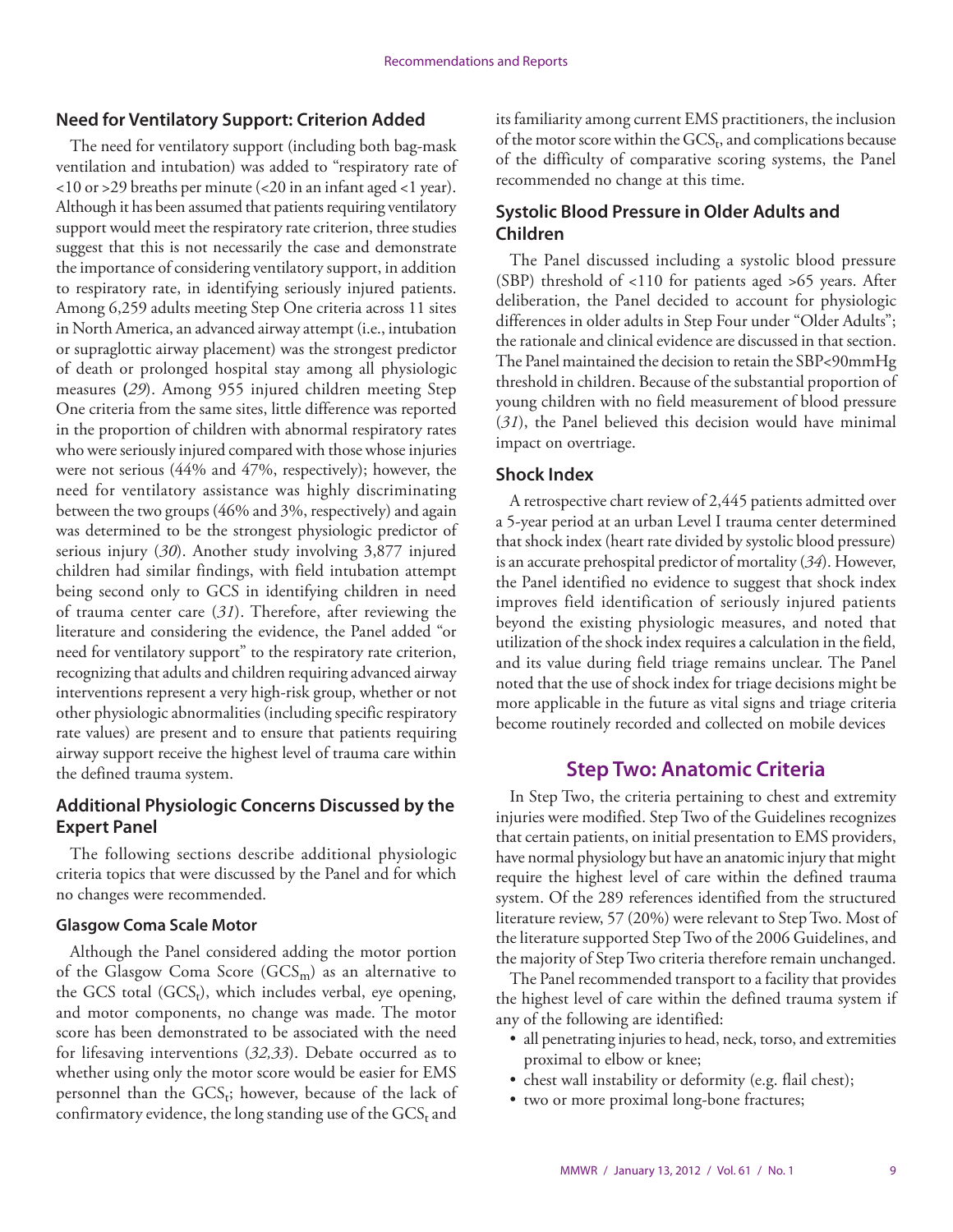- • crushed, degloved, mangled, or pulseless extremity;
- amputation proximal to wrist or ankle;
- pelvic fractures;
- • open or depressed skull fractures; or
- paralysis.

# **Crushed, Degloved, Mangled, or Pulseless Extremity: Criterion Modified**

This criterion was modified to include "pulseless" extremities. Several published articles highlighted vascular injury as an important injury requiring specialized care (*35–40*). In a retrospective analysis of 73 patients with arterial injuries, 37 patients (51%) had associated injuries (e.g., bone and nerve), and five patients (7%) required amputation (*37*). In a 5-year retrospective review of 52 patients with upper extremity vascular injury, 41 patients (79%) had associated nerve or bone injury, 14 patients (27%) required fasciotomies, and seven patients (13%) required amputation. In addition, the patients in this study were severely injured, with a mean ISS of 17.52 (*40*). After review of the evidence, the Panel decided to add "pulseless" to the criterion for crushed, degloved, or mangled extremity because vascular injury of the extremity might lead to significant morbidity and mortality, require a high level of specialized trauma care involving multiple medical specialties, and be present in the absence of a crushed, degloved, or mangled extremity (*37*).

# **Chest Wall Instability or Deformity (e.g., Flail Chest): Criterion Modified**

This criterion was modified to read "Chest wall instability or deformity (e.g., flail chest)." The Panel identified no new evidence that specifically addressed the field triage of patients with flail chest. The Panel recognized that the field diagnosis of a flail chest is rare and that this criterion might be overly restrictive. In a 5-year retrospective study of the Israel National Trauma Registry, flail chest was identified in 262 (0.002%) of 118,211 patients and in only 262 (0.02%) of 11,966 chest injuries (*41*). Flail chest occurs in approximately 75 (0.002%) per 50,000 patients (*42*). In this context, the Panel thought that as written, "flail chest" might fail to identify all of the chest injuries that require that the patient be transported to a facility that provides the highest level of care within the defined trauma system. The Panel decided that the criterion should be changed to "chest wall instability or deformity (e.g., flail chest)" because "flail chest" rarely is diagnosed by EMS providers; the terminology "chest wall instability or deformity" more accurately describes what EMS providers are asked to identify in the field environment, and the broader terminology ensures that additional blunt trauma to the chest (e.g., multiple rib fractures) will be identified and the patient transported to the appropriate facility.

# **All Penetrating Injuries to Head, Neck, Torso, and Extremities Proximal to Elbow or Knee: Criterion Modified**

This criterion was modified to read "elbow or knee." During its discussions, the Panel noted that penetrating injuries to the extremities proximal to the elbow or knee might signify severe injuries requiring surgical intervention or intensive care unit (ICU) admission. Therefore, the Panel modified the wording of this criterion from "elbow and knee" to "elbow or knee" to recognize that these types of injuries generally occur separately and that each can represent a severe injury.

# **Amputation Proximal to Wrist or Ankle: Criterion Modified**

This criterion was modified to read "wrist or ankle." During its discussions, the Panel noted that amputations proximal to the wrist or ankle might signify severe injuries requiring the patient to be taken to an operating theater or admitted to an ICU. Therefore, the Panel modified the wording of this criterion from "wrist and ankle" to "wrist or ankle" to recognize that these types of injuries most commonly occur separately and that each can represent a severe injury.

# **Additional Anatomic Concerns Reviewed by the Panel**

The following sections describe additional anatomic criteria topics that were discussed by the Panel and for which no changes were recommended.

#### **Tourniquet Use**

Successful medical treatment of soldiers on the battlefield prompted researchers to explore the potential use of tourniquets for the rapid treatment of vascular injuries seen in the civilian population. Recent battlefield experiences indicate that tourniquet use reduces mortality by limiting exsanguinations (*43,44*). A retrospective review of 75,000 trauma visits at two Level 1 trauma centers in Texas identified 14 patients with penetrating extremity injuries who arrived at the hospital dead, required emergency thoracotomy, or underwent cardiopulmonary resuscitation. Eight decedents (57%) were identified as having extremity injuries that might have been amenable to application of a tourniquet in the prehospital environment (*45*).

After review of the literature and subsequent discussion, the Panel elected not to include tourniquet use as an independent Step Two criteria because evidence is limited regarding the use of tourniquets in the civilian population; use of tourniquets among EMS systems varies; inclusion of tourniquet use as a criterion could lead to overuse of tourniquets instead of basic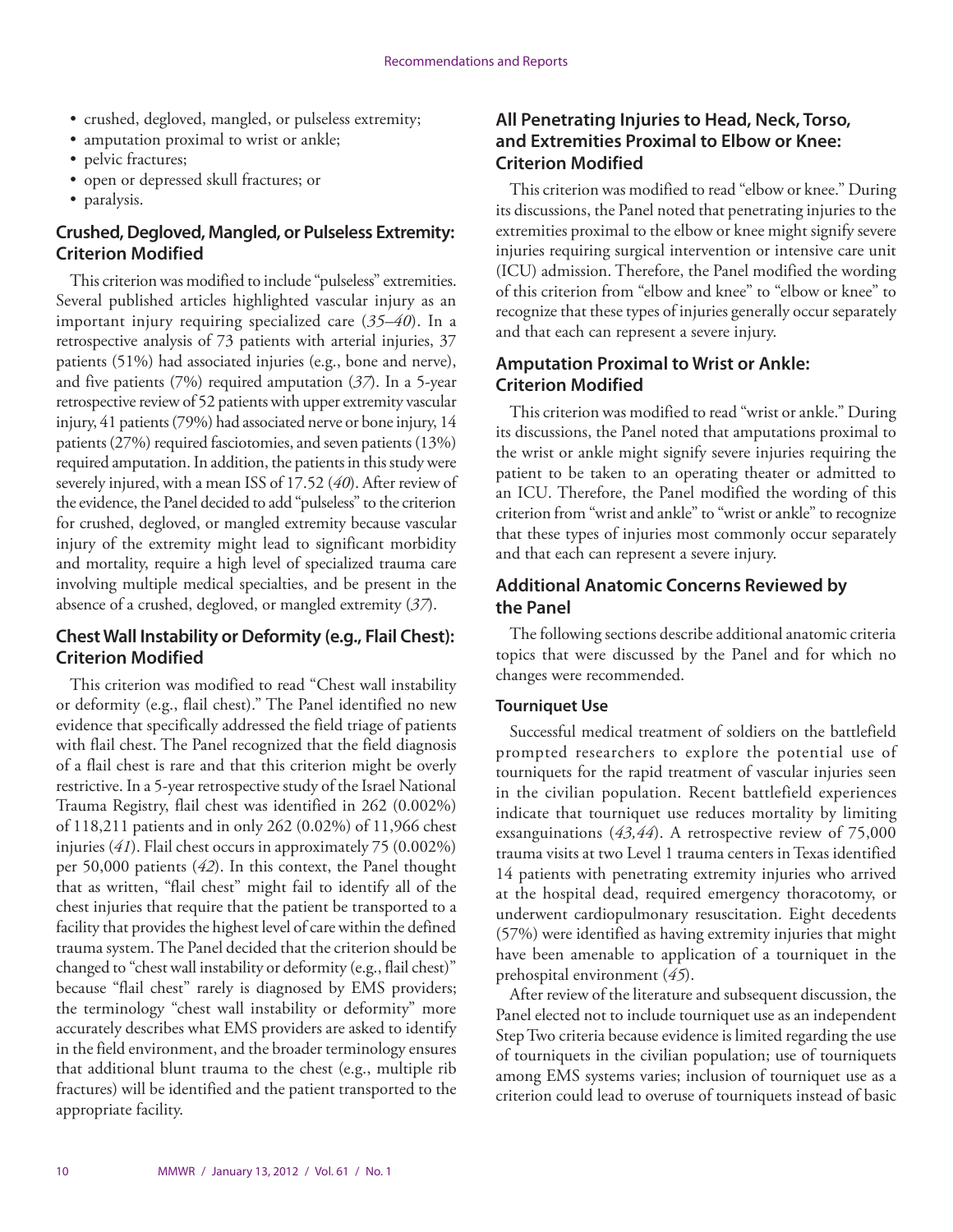hemorrhage control methods and thus potentially result in overtriage; and the "crushed, degloved, mangled, or pulseless extremity," "all penetrating injuries to head, neck, torso, and extremities proximal to elbow or knee," and "amputation proximal to wrist or ankle" criteria were as likely to identify severely injured patients regardless of tourniquet use. The Panel recommended further study of the use of this intervention.

#### **Pelvic Fractures**

Patients with pelvic fractures should receive rapid and specialized care because of the possibility of internal hemorrhage and other associated injuries. The Panel discussed whether the term "pelvic fracture" was the most appropriate term for the Guidelines to use to aid EMS professionals in identifying patients in need of trauma center care, recognizing that certain states and communities have changed this terminology to read "unstable pelvic fracture," "suspected pelvic fracture," or "pelvic instability." After extensive discussion, the Panel decided to retain the term "pelvic fractures" as written because no compelling evidence exists that a different name would identify the patients in need of trauma center care more accurately, for the sake of simplicity, and because adding "suspected" or "tenderness" to this criterion might increase overtriage unnecessarily.

#### **Step Three: Mechanism of Injury**

In Step Three, the intrusion criterion was modified to include roof intrusion. An injured patient who does not meet Step One or Step Two criteria should be evaluated in terms of mechanism of injury (MOI) to determine if the injury might be severe but occult. Evaluation of MOI will help to determine if the patient should be transported to a trauma center. Although different outcomes have been used, recent studies have demonstrated the usefulness of MOI for field triage decisions. A retrospective study of approximately 1 million trauma patients indicated that using physiologic and anatomic criteria alone for triage of patients resulted in undertriage, implying that using MOI for determining trauma center need helped reduce the problem of undertriage (*46*). Another study of approximately one half million patients determined that MOI was an independent predictor of mortality and functional impairment of blunt trauma patients (*47*). Among 89,441 injured patients evaluated by EMS providers at six sites, physiologic and anatomic criteria identified only 2,600 (45.5%) of 5,720 patients with an ISS >15, whereas MOI criteria identified an additional 1,449 (25.3%) seriously injured patients with a modest (10%) incremental increase in overtriage (from 14.0% to 25.3%) (*48*).

Of the 289 references identified from the structured literature review, 85 (29%) were relevant to Step Three. Articles that were considered to provide either compelling evidence for change to the Guidelines or articles that provided insight into specific mechanisms are discussed below.

The Panel recommended transport to a trauma center if any of the following are identified:

- falls
	- adults: >20 feet (one story = 10 feet)
	- children: >10 feet or two to three times the height of the child
- • high-risk auto crash
	- intrusion, including roof: >12 inches occupant site; >18 inches any site
	- ejection (partial or complete) from automobile
	- death in same passenger compartment
	- vehicle telemetry data consistent with a high risk for injury;
- automobile versus pedestrian/bicyclist thrown, run over, or with significant (>20 mph) impact; or
- motorcycle crash >20 mph

# **High-Risk Automobile Crash: Intrusion, Including Roof >12 Inches to the Occupant Site; >18 Inches to Any Site: Criterion Modified**

This criterion was modified to include roof intrusion. In a study of 880 children ≤15 years, intrusion, independent of other factors such as age, restraint use, seating row and direction of impact was a significant and strong predictor of a severe injury measured by an Abbreviated Injury Scores (AIS) >2 or >3. Furthermore, these analyses demonstrated that each additional centimeter of intrusion increased the odds of an AIS >2 or >3 by 2.9% (*49*). Another study identified similar results indicating that drivers whose vehicles suffered side impact collisions had nearly four times (OR = 3.81; 95% CI =  $1.26-11.5$ ) the odds of suffering an AIS >3 or have severe head injury compared with drivers whose vehicles had different collision characteristics; these results further suggested that drivers who had intrusion into the passenger compartment at the driver's position were significantly more likely to have severe injury regardless of damage distribution across the frontal plane of the vehicle (*50*).

Data from CIREN and NASS-CDS suggest that intrusion of >12 inches at an occupant site or intrusion of >18 inches at any site is a significant predictor of severe injury requiring trauma care. These data also indicate that roof intrusion is predictive of the need for trauma care (*51*).

After deliberations, the Panel decided to add "including roof" to the intrusion category because the 2006 guidelines did not convey clearly that vertical roof intrusion has the same implication for increased injury severity as horizontal intrusion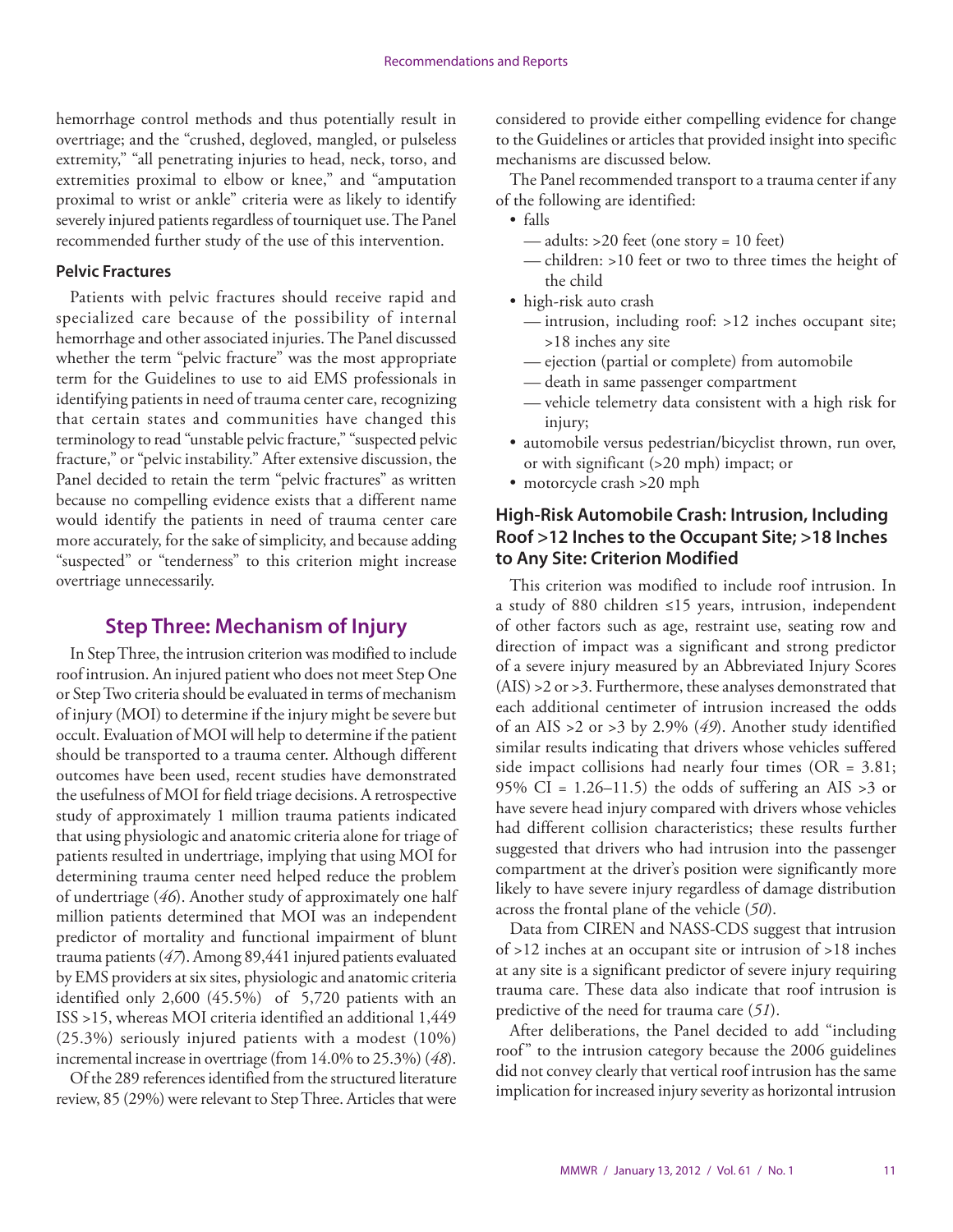into the vehicle occupant space, and a review of the literature confirms that intrusion, including vertical roof intrusion, is an important predictor of trauma center need.

#### **Additional Mechanism-of-Injury Concerns Discussed by the Panel**

The following sections describe additional MOI criteria topics that were discussed by the Panel and for which no changes were recommended.

#### **Extrication**

Prolonged extrication has been reported to be an independent predictor ( $OR = 2.3$ ; 95% CI = 1.2–4.6) of emergency surgery need in hypotensive (SBP <90 mmHg) trauma patients (*52*). An earlier Australian study, reviewed by the Panel in 2005, determined that prolonged extrication time was associated with major injury (*53*). However, neither of these studies used ISS >15 as a threshold, nor did they examine whether prolonged extrication was an independent predictor of serious injury after Steps 1 and 2. During the 2006 revision, the Panel considered poor standardization in the literature regarding the definition of extrication time as well as its dependence on local resources, scene conditions, and extrication expertise in its decision to eliminate prolonged extrication. The Panel concluded at that time that the vehicle intrusion criterion should be an adequate surrogate for prolonged extrication. During this latest revision, examination of CIREN data confirmed that the current intrusion criterion was more specific for ISS >15 injury than need for physical extrication of the vehicle occupant (length of extrication unknown) (*51*).

Recent data collected over a 2-year period from 11,892 interviews with EMS personnel regarding transport of injured patients to a regional trauma center indicated that of the 9,483 patients who did not meet the anatomic or physiologic criteria, extrication time >20 minutes (as estimated by the EMS provider) suggested that occupants of motor-vehicle crashes had a significantly greater likelihood of being admitted to an ICU, needing nonorthopedic surgery in the first 24 hours after injury, or dying (sensitivity: 11%; specificity: 98%; positive likelihood ratio: 5.0) (*54*).

Although these data would appear to support the inclusion of "prolonged extrication time" as a mechanism criterion for identifying a major trauma patient, the Panel concluded that this was not an independent predictor in that the intrusion criterion addressed this mechanism event adequately, and the imprecise nature of this data was difficult to interpret reliably and include. The Panel concluded that no compelling evidence exists to reinstitute prolonged extrication time as a criterion in MOI.

#### **Rollover**

Rollover vehicle crash events are less common than planar crashes of vehicles into other vehicles or fixed objects, but they are more dangerous overall (*51,55*). In 2004, NHTSA reported 11,728,411 motor-vehicle crashes. Of these, the 275,637 (2.4%) rollover crashes were associated with one third of all occupant deaths (*56,57*). Two recent studies highlight the importance of rollover as a predictor of severe injury (*49,57*). However, both studies were limited because they did not control for Step One and Step Two criteria when determining the need for transport to a trauma center. A study was conducted that used 11,892 EMS provider interviews regarding transport of injured patients to identify injured patients who did not meet the physiologic or anatomic criteria to determine if rollover was a predictor of trauma center need. A total of 523 rollover cases occurred, and the sensitivity for trauma center need (defined as death, admission to ICU, or nonorthopedic surgery within 24 hours of arrival) was 13% (range: 8.2%–18.0%) and the specificity was 87% (range: 86.2%–88.3%). When the data were analyzed by the number of quarter turns, only minimal improvement in positive likelihood ratios was reported, and none was >1.7 (*54*).

The Panel reexamined other data from rollover crashes to determine whether subsets of rollover crashes might warrant inclusion as a criterion in MOI. NASS-CDS rollover crash data were analyzed to determine the effect of the number of quarter turns, the final position of the vehicle, the extent of roof intrusion as well as partial and full ejection of the occupant from the vehicle. Rollover crashes with roof intrusion of 24 inches were associated with a 19.3% risk of ISS >15 injury. Any ejection (partial or full) was associated with a 21.5% risk of ISS >15 injury, and complete occupant ejection was associated with a 27.4% risk of ISS >15 injury (*51*).

The Panel thought that the existing ejection and intrusion criterion, and the previously discussed modification to include roof intrusion, adequately addressed field triage of this subset of severe rollover crashes. The Panel concluded that rollover event, as a standalone criterion, has <9% PPV for ISS >9 and is insufficient to meet the 20% PPV for ISS >15 targeted as a threshold for inclusion in Step Three.

As a crash mechanism, rollover might result in one or more occupants sustaining severe injuries. The Panel reiterated its opinion that patients involved in rollover crashes should be evaluated by EMS personnel to determine if they have injuries that meet Step One, Step Two, or other Step Three criteria. Patients involved in rollover crashes who meet Step One or Step Two criteria should be transported preferentially to the highest level of care within the defined trauma system. Patients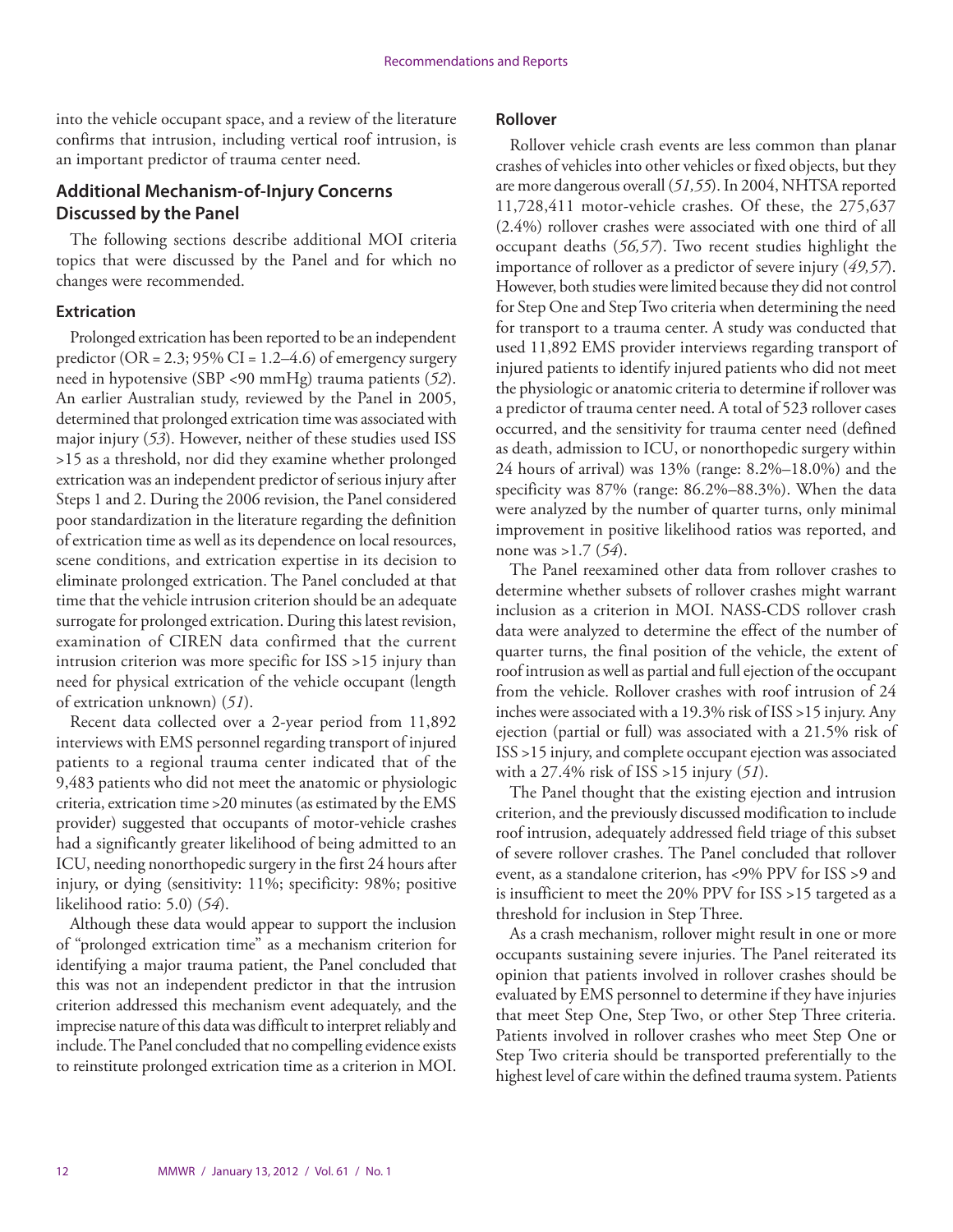involved in rollover crashes who meet only Step Three (but not Step One or Step Two) criteria should be transported to a trauma center that, depending on the defined trauma system, need not be the highest-level trauma center. The Panel noted that the increased injury severity associated with rollover crashes results from an occupant being ejected either partially or completely from the vehicle, and partial or complete ejection is already a criterion for transport to a trauma center. Therefore, the previous decision to remove rollover from the 2006 Guidelines was reaffirmed, and no changes were made regarding rollover. In addition, the Panel noted that adding "including roof" under the intrusion criterion will identify rollover crashes with significant roof intrusion.

#### **Vehicle Telemetry**

Several studies have indicated that mechanical aspects of collisions can be predictors of injury in motor vehicle crashes. A study that used 10 years of NASS-CDS data determined that seat belt use, direction of impact, and Delta V (i.e., a change in velocity) were the most important predictors of an ISS >15 (*58*). The study also concluded that an event data recorder (EDR) system could provide emergency personnel with good estimates of injury status based solely on data such as seat belt use, direction of impact, and Delta V, which can be collected from the vehicle. Other research has suggested that factors that can be recorded by a vehicle EDR system such as Delta V (*59,60*), high speed velocity (*61*), location of impact (*62*), and vehicle weight and type (*63*) are predictors of severe injury. The Panel recognized the increasing availability of vehicle telemetry in newer vehicles and reaffirmed its position that vehicle telemetry might have an important role in the triage of injured patients as the crash technology, data transmission, and telemetry availability continue to expand. An explanation of how vehicle telematics could be used in field triage has been published previously (*64*).

#### **Falls**

Research conducted on falls is limited because of the inability to study the impact of measured fall height directly. However, three studies were identified that added insight into this mechanism. One study of 63 cases of falls indicated that among children aged <2 years, height of fall >2 meters (>6.6 feet) is a predictor of injury (*65*). A similar study of 72 children aged 4 months–5 years indicated that falls from <1 meter (3.3 feet) could cause a skull fracture if the fall occurred on a hard surface (*66*). Furthermore, another study conducted in France of 287 victims of falls from height indicated that height of fall, hard impact surface, and having the head being the first body part to touch the ground were independent predictors of mortality (*67*). On the basis of these three studies with limited

sample sizes and the overall limited data on falls, no changes were made to this section.

# **Step Four: Special Considerations**

In Step Four, the criteria for older adults and anticoagulation were modified, and the criteria for end stage renal disease requiring dialysis and time-sensitive extremity injury were removed. In Step Four, EMS personnel must determine whether persons who have not met physiologic, anatomic, or mechanism steps have underlying conditions or comorbid factors that place them at higher risk of injury or that aid in identifying the seriously injured patient. Persons who meet Step Four criteria might require trauma center care. A retrospective study of approximately 1 million trauma patients indicated that using physiologic (Step One) and anatomic (Step Two) criteria alone for triage of patients resulted in a high degree of under triage, implying that using special considerations for determining trauma center need helped reduce the problem of under triage (*46*). Among 89,441 injured patients evaluated by EMS providers at six sites, physiologic, anatomic, and mechanism of injury criteria identified 4,049 (70.8%) patients with an ISS >15; Step Four of the Guidelines identified another 956 (16.7%) of seriously injured patients, with increase in overtriage from 25.3% to 37.3%. (*48*).

Of the 289 references identified from the structured literature review, 77 (27%) were relevant to Step Four. No changes were made to the Step Four criteria for burns, pregnancy, and EMS provider judgment. The Panel recommended transport to a trauma center or hospital capable of timely and thorough evaluation and initial management of potentially serious injuries for patients who meet the following criteria:

- older adults
	- risk for injury/death increases after age 55 years
	- SBP <110 might represent shock after age 65 years
	- low impact mechanisms (e.g., ground-level falls) might result in severe injury
- children
	- should be triaged preferentially to pediatric capable trauma centers
- anticoagulants and bleeding disorders
	- patients with head injury are at high risk for rapid deterioration
- burns
	- without other trauma mechanism: triage to burn facility
	- with trauma mechanism: triage to trauma center
- pregnancy >20 weeks
- EMS provider judgment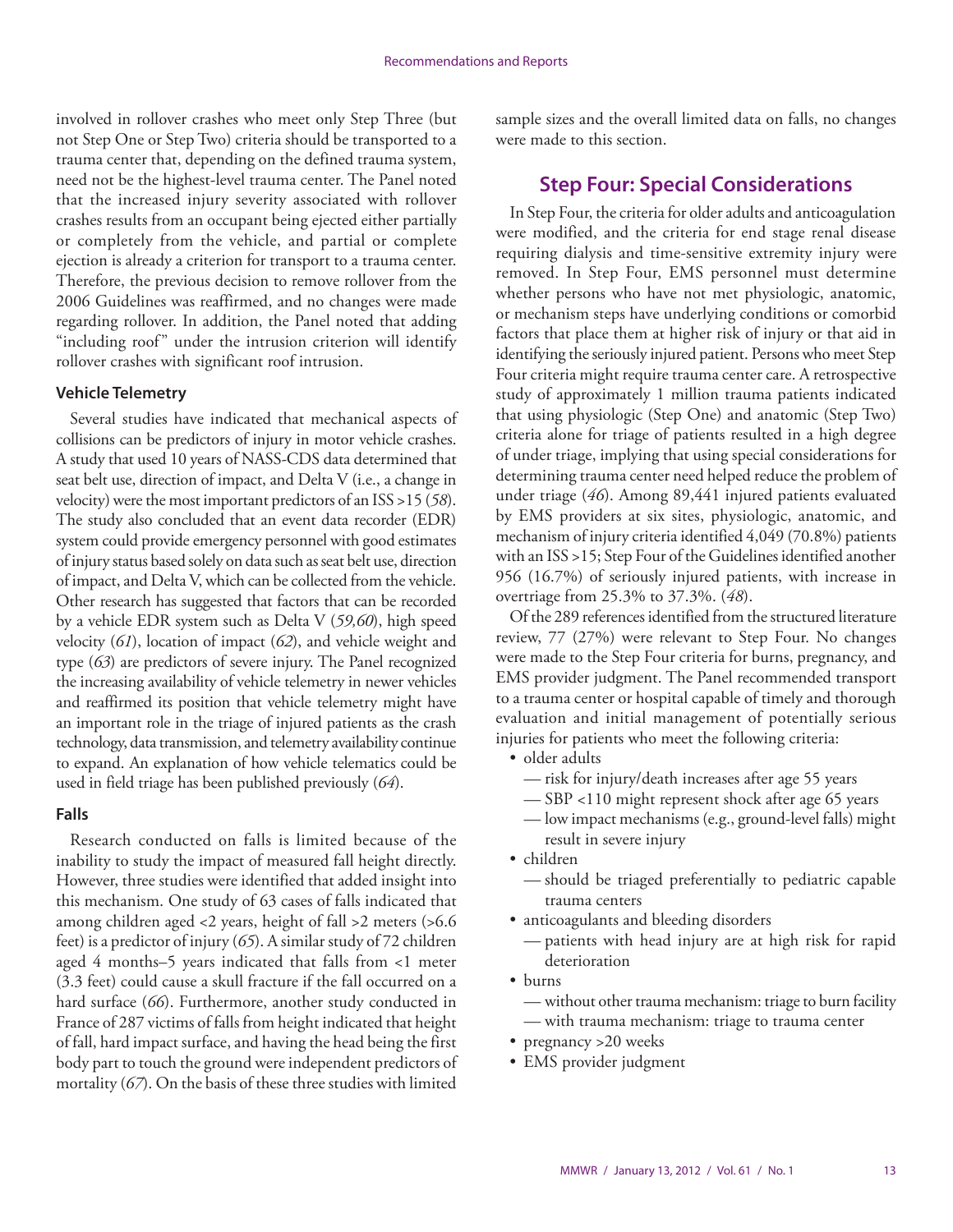# **Older Adults: Criterion Modified**

This criterion was modified to include statements that recognize that a SBP <110 might represent shock after age 65 years and that low-impact mechanisms (e.g., ground-level falls) might result in severe injury. The Panel recognized that adults aged >65 years are not transported consistently to the hospital best equipped to manage their injuries (high rates of undertriage relative to other age groups). A retrospective analysis of 10 years of prospectively collected data in the Maryland Ambulance Information System identified a higher undertriage rate for patients aged ≥65 years compared with those aged <65 years (49.9% and 17.8%, respectively; p<0.001) (*68*). On subsequent multivariate analysis, the authors noted a decrease in transport to trauma centers for older patients beginning at age 50 years (OR = 0.67; 95% CI = 0.57–0.77), with a second decrease at age 70 years (OR =  $0.45$ ; 95% CI = 0.39–0.53) compared with those patients aged <50 years. In a 4-year retrospective study of 13,820 patients in the Washington State Trauma Registry, those patients aged >65 years were less likely than those aged ≤65 years to have had the prehospital system or the trauma team activated. In addition, use of multivariate logistic regression indicated that physiologic triage variables (e.g., blood pressure and heart rate) were unreliable predictors of mortality or interventions in the hospital (*69*).

Several studies suggest that differences in the physiologic response to injury and high-risk mechanisms in older adults might partly explain undertriage rates in this age group. In a retrospective chart review of 2,194 geriatric patients (aged ≥65 years) at a Level 1 trauma center, mortality was noted to increase at a SBP of <110 mmHg (*70*). A retrospective review of 106 patients aged >65 years at a Level II trauma center indicated that occult hypotension (i.e., decreased perfusion that is not evident by standard vital sign criteria) was present in 42% of patients with "normal" vital signs (*71*).

In addition, the Panel reviewed literature that indicated that older adults might be severely injured in low-energy events (e.g., ground-level falls). An analysis of deaths reported by the King County Medical Examiner's Office (King County, Washington) indicated that ground level falls accounted for 237 (34.6%) of all deaths (684) in patients aged ≥65 years (*72*). A study of 57,302 patients with ground-level falls demonstrated higher rates of intracranial injury and in-hospital mortality among adults aged ≥70 years (*73*).

On the basis of its review, the Panel elected to strengthen the criterion regarding older adults in Step Four. "SBP <110 might represent shock after age 65" and "low-impact mechanisms (e.g., ground-level falls) might result in severe injury" were added under "Older Adults" in Step Four because undertriage

of the older adult population is a substantial problem, the evidence reviewed suggests that the physiologic parameters used in younger patients might not apply to older adults, occult injury is likely to be greater among older adults, low-energy transfers (e.g., ground-level falls) might result in serious injuries in this population, and field identification of serious injury among older adults must be more proactive.

# **Anticoagulation and Bleeding Disorders: Patients with Head Injury Are at High Risk for Rapid Deterioration: Criterion Modified**

The Panel modified this criterion to highlight the potential for rapid deterioration in anticoagulated patients with head injuries. Anticoagulation use has been associated with an increased risk for intracranial hemorrhage following head injury (*72,73–77*) and longer hospital stays (*72,78*). A retrospective review of 141 Level II trauma center patients who were taking warfarin or clopidogrel, had minor head injuries, and had a GCS of 15 indicated that 41 (29%) had intracranial hemorrhage (*74*). A study of 237 patients who died following ground-level falls indicated that 71 (30%) patients were anticoagulated with aspirin, warfarin, clopidogrel, heparin, or multiple anticoagulants (*72*). Preinjury use of warfarin has been associated with higher mortality among adults aged >65 years with mild head injuries using a GCS measure of 14 or 15 (*74*). In a retrospective, case-controlled study of 131 patients with traumatic intracranial hemorrhage who were taking aspirin, clopidogrel, or warfarin before they were injured, anticoagulated patients taking clopidogrel had higher mortality rates (OR =  $14.7$ ; 95% CI = 2.3–93.6) and were more likely to be discharged to a long-term facility (OR = 3.25; 95% CI = 1.06–9.96) (*78*).

After reviewing this literature, the Panel elected to strengthen this criterion, underscoring the potential for anticoagulated patients who do not meet Step One, Step Two, or Step Three criteria but who have evidence of head injury to undergo rapid decompensation and deterioration. The panel recognized that patients who meet this criterion should be transported preferentially to a hospital capable of rapid evaluation and imaging of these patients and initiation of reversal of anticoagulation if necessary.

# **End-Stage Renal Disease Requiring Dialysis: Criterion Removed**

The panel reviewed this specific criterion, which was added to the 2006 Guidelines because of the potential risk of anticoagulation in these patients and the need for special resources (e.g., dialysis) to be used in this patient population. However, in 2011, the Panel elected to remove this criterion, noting that research demonstrating the value of dialysis as a triage criterion for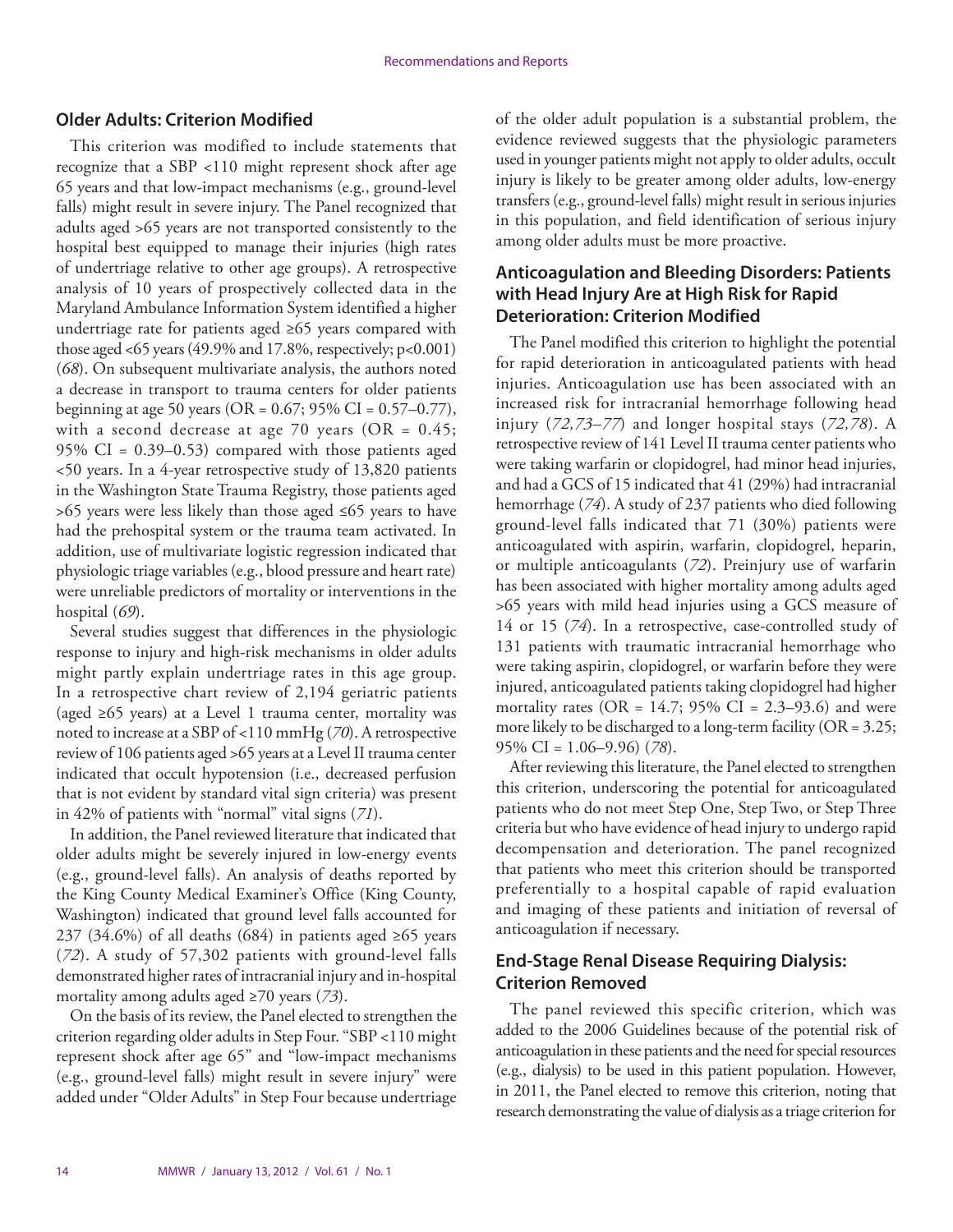<span id="page-16-0"></span>identifying patients with serious injury is lacking and that concerns regarding anticoagulation in this population are addressed under the anticoagulation and bleeding disorders criterion. The Panel thought that transport decisions regarding patients requiring dialysis are best made in consultation with medical control or based on local transport protocols for such patients.

#### **Time-Sensitive Extremity Injury: Criterion Removed**

With the addition of "pulseless" to Step Two criteria, the panel thought this criterion was redundant, and removed it from the 2011 Guidelines.

# **Transition Boxes and Flow of the 2011 Schematic: Format Modified**

The transition boxes in the schematic (Figures 1 and 2) provide destination guidance to the prehospital provider for patients meeting criteria outlined in the preceding Step. After reviewing input from providers, states, and local EMS agencies, the Panel recognized the need to simplify the appearance of the Guidelines, modify the transition boxes, clarify the intent of the Guidelines, and simplify communication of action steps in the Guidelines across a variety of providers and systems.

To do this, the Panel took action both to improve the layout of the decision scheme and to modify specific wording within the boxes. To improve the layout of the transition boxes, the Panel took two steps. First, because the transition boxes between Step One and Step Two communicate the exact same information and thus were thought to be redundant, they were consolidated into one box. Second, all action steps were moved to the right side of the page for easier readability and determination of outputs for patients meeting different steps in the Guideline (Figure 2).

Next, the Panel modified the language within the boxes to ensure consistency between transitions in the Guideline. The first word in all transition boxes was changed to "transport" to ensure consistency between all boxes. Next, to emphasize the need for state, regional, and local trauma systems to define the parameters of their trauma systems (including the "highest level of care"), the word "defined" was added in front of "trauma system" for transition boxes following Steps One, Two, and Three. This change recognizes that the highest level of trauma care should be determined by the regional/state trauma system design and authority. In most systems, this is a Level I center, but in given circumstances, the highest level of care available might be a Level II, III, or IV facility or a local, critical access hospital serving the region. Third, in the transition box following Step Three, the words "closest appropriate'' were removed. This change, with the addition of "defined" as above, makes this transition box consistent

with the wording in the remainder of the Guidelines. Finally, regarding the transition box following Step Four in the 2006 Guidelines, the Panel recognized that many EMS systems operate via indirect (off-line) medical control (using medical director– approved protocols in a sanctioned, algorithmic process) and not direct (online) medical control (in which direct communication can take place between a physician and an EMS provider via radio or telephone for a specific patient interaction). Therefore, the Panel removed mandatory contact with medical control and emphasized that online control with verbal consultation might be appropriate. The wording of this box also was modified to emphasize that these patients need to go to a facility at which they can be evaluated readily with appropriate initial management for injury, whether or not this is a trauma center.

# **Future Research for Field Triage**

The Panel noted an increase in the peer-reviewed published literature regarding field triage from the 2006 Guideline to this current revision. The current revision process identified and reviewed 289 articles during 2006–2011 (~48 articles/year) directly relevant to field triage, 24 times the annual number of articles during 1966–2005 (~2/year) cited in the 2006 Guidelines (*1*). Despite this increase in the number of articles, the Panel concluded that ensuring that the Guidelines are based on the best clinical evidence requires expanded surveillance (Box 3), focused research using robust study designs, and consistent outcome measures. The preponderance of existing triage studies reviewed by the Panel used retrospective data, trauma registry samples, single EMS agencies, and single trauma centers, all of which can result in biased estimates and reduced generalizability. Prospective triage research is needed that includes multiple sites, multiple EMS agencies, trauma and nontrauma hospitals, and population-based study designs that reduce selection bias and increase the generalizability of study findings. In addition, relatively little triage literature exists that evaluates the Guidelines in their entirety (as opposed to an individual criterion or component steps of the decision scheme) and the contribution of each step to the full Guidelines. Prospective studies evaluating the full Guidelines among the broad injury population served by EMS are needed to assess the accuracy of the Guidelines appropriately and to better identify targets for improvement. Further, the process of field triage in rural settings, including the impact of geography on triage, issues regarding proximity to trauma centers, use of air medical services, integration of local hospitals for initial stabilization, and secondary triage at nontrauma hospitals, is poorly understood. As a substantive portion of the U.S. population lives >60 minutes from the closest major trauma center, and 28% of U.S. residents are only able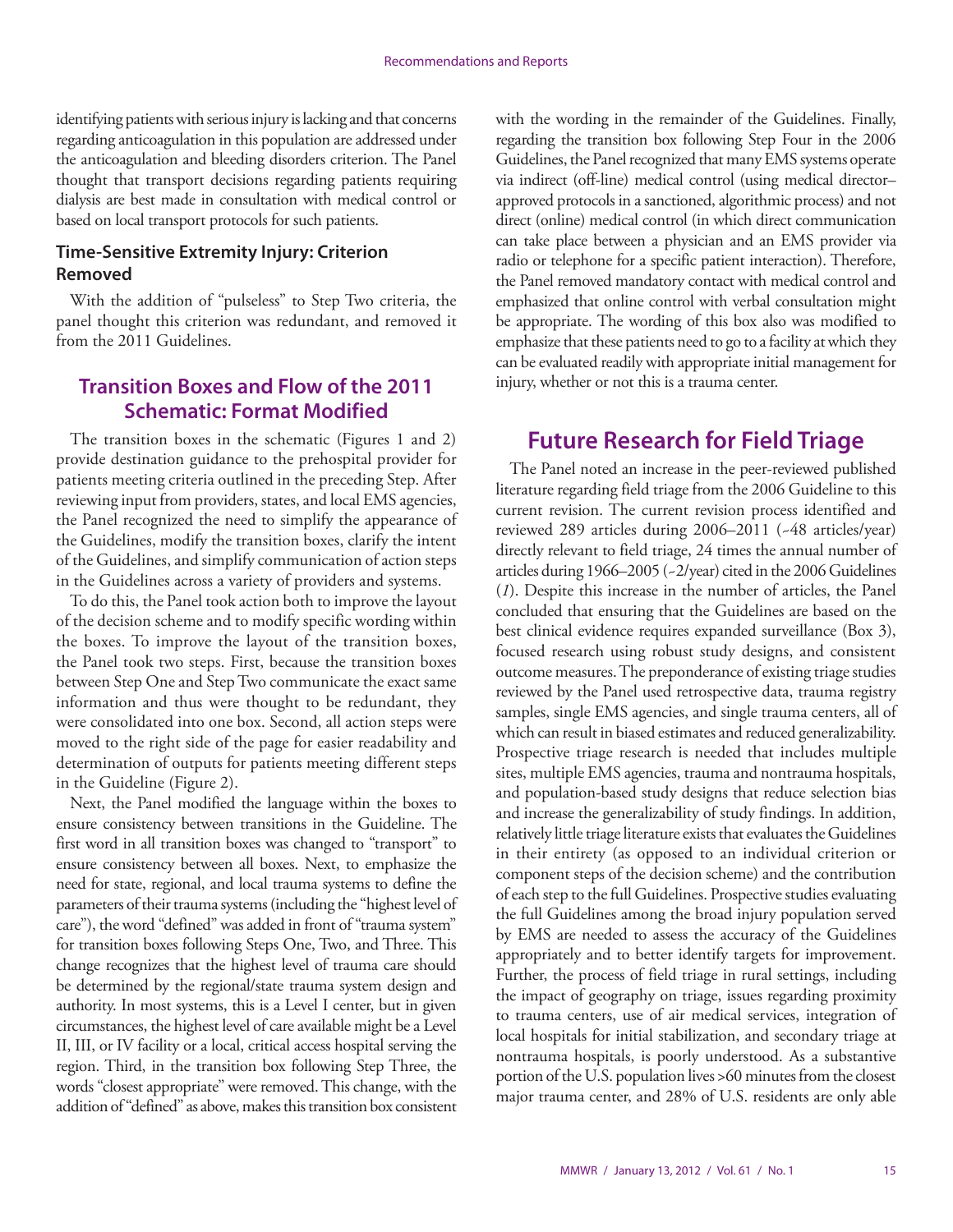#### **BOX 3. Field triage key variables\***

#### **Step One: Physiologic Criteria**

- • Glasgow Coma Score ≤13
- Systolic Blood Pressure <90 mmHg
- Respiratory Rate <10 or >29 breaths per minute (<20 in infants aged <1 year) or need for ventilatory support

#### **Step Two: Anatomic Criteria**

- All penetrating injuries to head, neck, torso, and extremities proximal to elbow or knee
- Chest wall instability or deformity (e.g., flail chest)
- • Amputation proximal to wrist or ankle
- Two or more proximal long-bone fractures (i.e., femur and humerus)
- • Crushed, degloved, mangled, or pulseless extremity
- Pelvic fractures
- Open or depressed skull fracture
- Paralysis

#### **Step Three: Mechanism of Injury Criteria**

- Adult: falls >20 feet
- Children: falls >10 feet
- Intrusion, including roof: >12 inches occupant site; >18 inches any site
- • Ejection (partial or complete) from automobile
- Death in same passenger compartment
- Vehicle telemetry data consistent with a high risk of injury
- • Auto vs. pedestrian/bicyclist thrown, run over, or with significant (>20mph) impact
- Motorcycle crash >20 mph

#### **Step Four: Special Considerations**

- Age > 55 years
- Systolic blood pressure <110 in persons aged >65 years
- Falls in older adults (e.g., ground-level falls)
- • Pediatric trauma transport
- Anticoagulant use and bleeding disorders
- • Burns
- Pregnancy > 20 weeks
- Emergency medical services provider judgment

# **Outcome Variables**

Clinical outcomes

- Injury severity score  $>15^{\dagger}$
- • Abbreviated Injury Score ≥3
- Death prior to hospital discharge

Trauma center need

- • Blood product transfusion
- Interventional radiology procedure
- Major nonorthopedic surgery within 24 hours
- Admission to intensive care unit

\*Variables and cut-off values should be used at a minimum in evaluation of field triage guidelines. The criteria preceding the criterion of study should be included in the analysis to control for those patients captured by the previous step(s).

†Minimum outcome variable for inclusion.

to access specialized trauma care within this time window by helicopter (*79*), field triage in nonurban environments needs to be understood better.

Current peer-reviewed triage literature has described multiple outcome measures, including injury severity, clinical outcomes, need for trauma center resources (with or without a measure of timeliness), or a combination of these metrics. The most common clinical outcome measure is ISS >15, although the AIS ≥3 has also been used. Trauma center need has been measured by use of blood products, interventional radiology, major nonorthopedic surgery, or ICU stay. This variability in outcome measures limits comparability among studies and is not always consistent with literature identifying the subgroup of patients most likely to benefit from trauma center care. Future research should address these issues and attempt to match triage evaluation to patients most likely to benefit from trauma center care and clearly define the standard of measure.

Ongoing collaboration among local, state, and regional EMS agencies with governmental, non-governmental, academia, and public health agencies and institutions will allow the continuing analysis and evaluation of the 2011 Guidelines and its impact on the care of acutely injured patients. Statewide EMS and trauma databases provide opportunities for statewide quality improvement of field triage, research, and adaptation of the Guidelines to meet state specific circumstances. Large, nationally representative databases (e.g., the National EMS Information Systems database, the National Trauma Data Bank–National Sample Program, the Healthcare Cost and Utilization Project–National Inpatient Sample, the National Hospital Ambulatory Medical Care Survey, and NASS-CDS) could be utilized for future triage research if advances are made to link these data files across phases of care (i.e., prehospital to in-hospital). Finally, uniform definitions of prehospital variables (including triage criteria) with a standardized data dictionary and data standards (e.g., HL7 messaging) could provide comparable data across study sites and assist with linking data files from the prehospital to the hospital setting.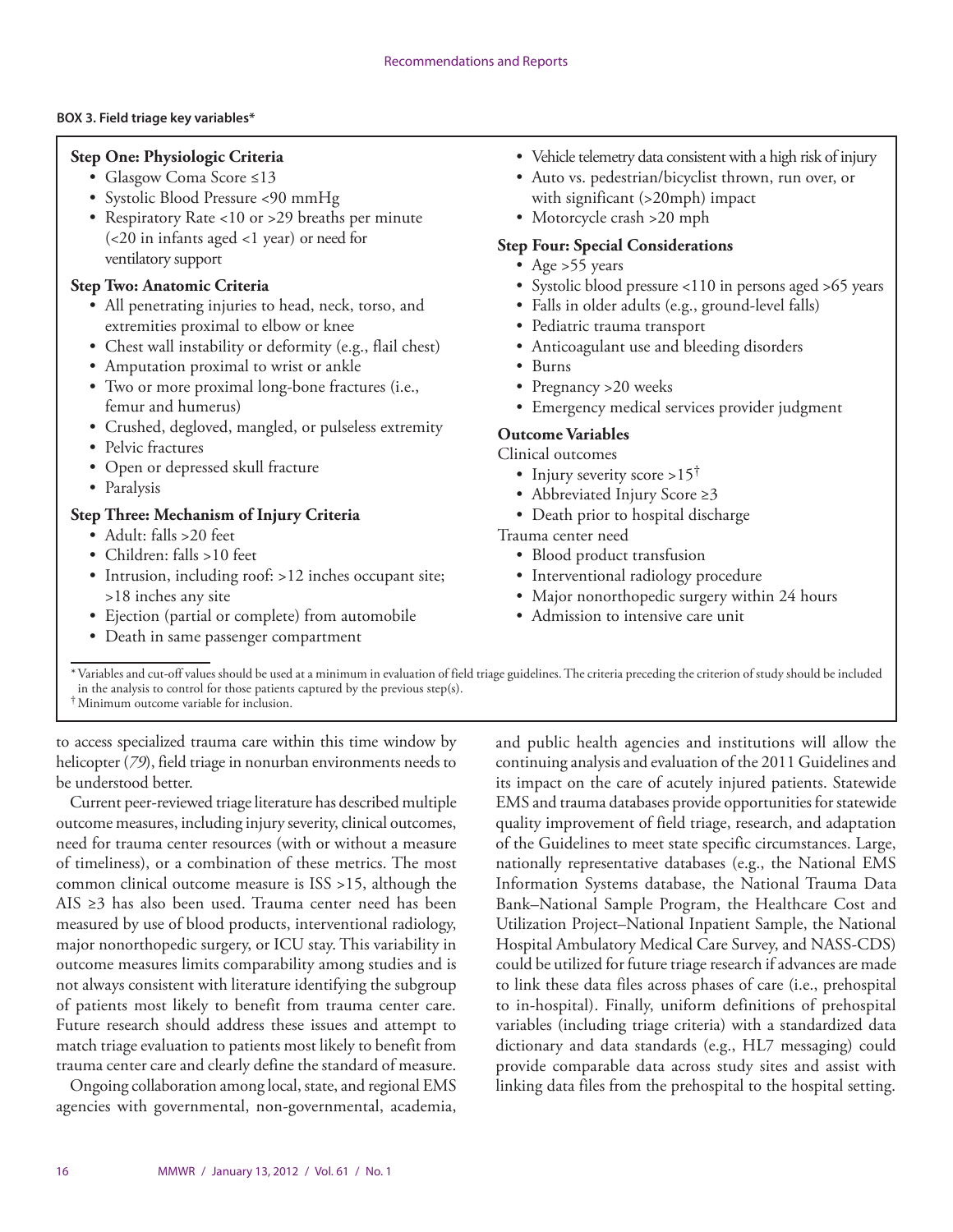# <span id="page-18-0"></span>**Areas for Specific Research Using the 2011 Field Triage Guidelines**

Several new technologies, which emerge from research in the remote noninvasive monitoring of casualties in austere environments, will likely be commercially available in the near future. Of these innovations, the noninvasive monitoring of heart rate complexity and variability (*80–83***)**, respiratory rate (*84*), tissue oxygenation, and point-of-care lactate testing (*85*) appear promising for future field triage, but require more research.

The  $GCS_m$  of the  $GCS_t$  is used in state triage guidelines (e.g., Colorado) and has some support in peer-reviewed literature, as noted in the preceding sections. However, additional research is needed to evaluate the use of  $GCS<sub>m</sub>$  in the context of field triage and the practical implications of changing this Step One criterion.

Advanced automatic collision notification shows promise in improving accuracy of field triage of patients involved in motor-vehicle crashes. Further effort is required to integrate this technology into trauma and EMS systems and evaluate its effectiveness.

The issue of undertriage in older adults was viewed by the Panel as a major priority for future research. There is a need to understand the basis for undertriage in this age group and how the Guidelines might be modified to reduce this problem. Related topics include the role of age in predicting serious injury, different physiologic responses to injury among older adults, different injury-producing mechanisms in older adults, emergency and trauma care providers' attitudes and behaviors regarding triage in older adults, older adults' health-care preferences for injury care, end-of-life issues and their relevance to triage, new criteria to identify serious injury in older adults, the role of trauma centers in caring for older injured adults, and other aspects of better matching patient need with hospital capability for this population. How systems respond to patient and/or family preferences regarding hospital destinations that differ from the recommendations in these Guidelines should be explored in the context of patient's rights and the moral imperative to provide the optimal chance for improved outcomes from trauma.

Finally, the cost of trauma care, the implications of field triage on cost, and the cost-efficiency of different approaches to field triage require more research. Even after accounting for injury severity and important confounders, the cost of care is notably higher in trauma centers (*86,87*). Though the cost effectiveness of trauma center care has been demonstrated among seriously injured patients (AIS  $\geq$  4) (87), it is possible that modest shifts in overtriage might have substantial financial consequences. For example, a recent study that compared the 2006 and 1999 Guidelines identified a potential \$568 million cost

savings at an assumed overtriage rate of 40% (*21*). However, further studies are needed to discover new ways to maximize the efficiency and cost-effectiveness of trauma systems and ensure that patients are receiving optimal injury care while considering the importance of the research, education, and outreach mission of trauma centers.

# **Conclusion**

The Guidelines provided in this report are based on current medical literature, the experience of multiple states and communities working to improve field triage, and the expert opinion of the Panel members. This guidance is intended to assist EMS and trauma systems, medical directors, and providers with the information necessary to make critical decisions that have been demonstrated to increase the likelihood of improved outcomes in severely injured trauma patients (*5*).

Improved field triage of injured patients can have a profound impact on the structure, organization, and use of EMS and trauma systems, the costs associated with trauma care, and most importantly, on the lives of the millions of persons injured every year in the United States. As is noted throughout this report, improved research is needed to assess the impact of field triage on resource allocation, health-care financing and funding, and, most importantly, patient outcomes.

## **Acknowledgments**

The following persons assisted in producing this report: John Seggerson, McKing Consulting Company, Atlanta, Georgia, Bob Bailey, MA, McKing Consulting Corporation, Raleigh, North Carolina, Lisa C. McGuire, PhD, Karen Ledford, Terica Scott, Likang Xu, MD, Division of Injury Response, National Center for Injury Prevention and Control, CDC.

#### **References**

- 1. American College of Surgeons. Resources for the optimal care of the injured patient: 2006. Chicago, IL: American College of Surgeons; 2006.
- 2. American College of Surgeons. Hospital and prehospital resources for the optimal care of the injured patient: appendices A through J. Chicago, IL: American College of Surgeons; 1986.
- 3. American College of Surgeons. Resources for the optimal care of the injured patient: 1990. Chicago, IL: American College of Surgeons; 1990.
- 4. American College of Surgeons. Resources for the optimal care of the injured patient: 1993. Chicago, IL: American College of Surgeons; 1993.
- 5. American College of Surgeons. Resources for the optimal care of the injured patient: 1999. Chicago, IL: American College of Surgeons; 1999.
- 6. CDC. Guidelines for field triage of injured patients: recommendations of the National Expert Panel on Field Triage. MMWR 2009;58(No. RR-1).
- 7. CDC. WISQARS: web-based injury statistics query and reporting system: injury the leading cause of death among persons 1–44. Available at http://webappa.cdc.gov/sasweb/ncipc/mortrate10\_us.html. Accessed December 13, 2011.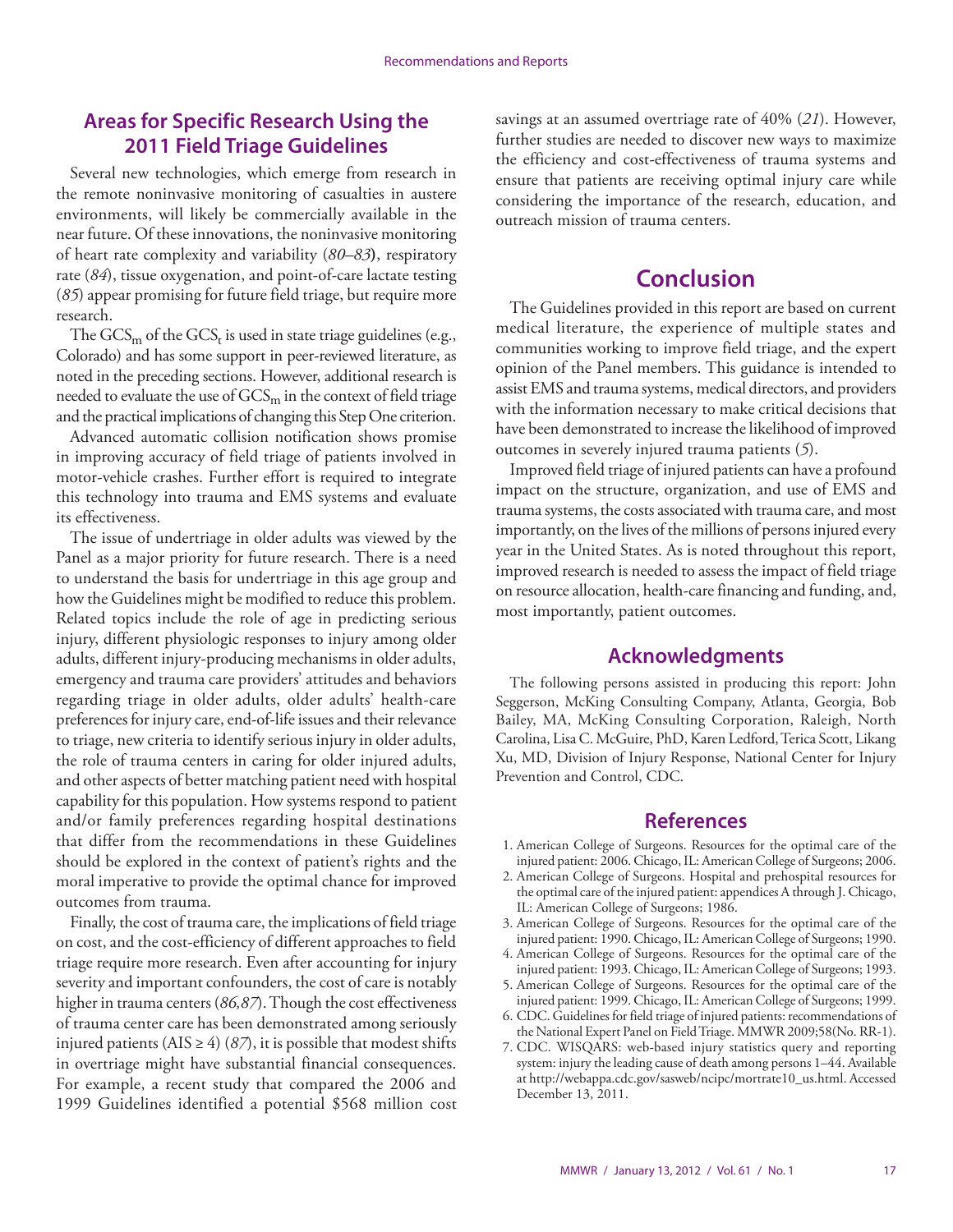- 8. CDC. WISQARS: web-based injury statistics query and reporting system: injury mortality reports, 2008, United States. Available at http:// www.cdc.gov/injury/wisqars/fatal.html. Accessed December 13, 2011.
- 9. CDC. National Ambulatory Medical Care Survey (NHAMCS): 2007 emergency department file. Available at http://www.cdc.gov/nchs/ahcd/ ahcd\_questionnaires.htm#public\_use. Accessed December 13, 2011.
- 10. MacKenzie EJ, Rivara FP, Jurkovich GJ, et al. A national evaluation of the effect of trauma center care on mortality. N Engl J Med 2006; 354:366–78.
- 11. Haas B, Gomez D, Zagorski B, Stukel TA, Rubenfeld GD, Nathens AB. Survival of the fittest: the hidden cost of undertriage of major trauma. J Am Coll Surg 2010;211:804–11.
- 12. Sasser SM, Hunt RC, Sullivent EE, Wald MM. Guidelines for field triage of injured patients: recommendations of the National Expert Panel on Field Triage. JEMS 2009. Available at http://www.jems.com/sites/ default/files/cdc\_field\_triage\_web\_tcm16-205307.pdf. Accessed December 13, 2011.
- 13. Mistovich JJ, Limmer D. Transition series: topics for the EMT. Upper Saddle River, NJ: Pearson; 2011.
- 14. Mistovich JJ, Karren KK. Prehospital emergency care. 9th ed. Upper Saddle River, NJ: Pearson; 2010.
- 15. Gross E, Martel M. Multiple trauma. In: Marx JA, Hockberger RS, Walls RM, et al., eds. Rosen's emergency medicine. 7th ed. Philadelphia, PA: Mosby; 2010.
- 16. Prehospital Trauma Life Support Committee of the National Association of Emergency Medical Technicians in cooperation with the Committee on Trauma of the American College of Surgeons. PHTLS: Prehospital trauma life support. 6th ed. St. Louis, MO: Mosby; 2007.
- 17. National Association of EMS Physicians. Field triage of the injured patient. Available at http://www.naemsp.org/documents/ FieldTriageoftheInjuredPatient.pdf. Accessed December 13, 2011.
- 18. US Department of Transportation, Federal Highway Administration. Safe, Accountable, Flexible, Efficient Transportation Equity Act: a legacy for users. 42 USC § 300d-4 (2006).
- 19. Sasser SM, Ossmann E, Wald MM, Lerner EB, Hunt RC. Implementation status of the 2006 Field Triage Decision Scheme, October 2009–April 2010. West J Emerg Med 2011;12:275–83.
- 20. Lerner EB, Shah MN, Swor RA, et al. Comparison of the 1999 and 2006 trauma triage guidelines: where do patients go? Prehosp Emerg Care 2011;15:12–7.
- 21. Faul M, Wald MM, Sullivent EE, et al. Large cost savings realized from the 2006 Field Triage Guidelines: reduction in overtriage to US trauma centers. Prehosp Emerg Care 2012. In press.
- 22. Chen B, Zaebst D, Seel L. A macro to calculate Kappa statistics for categorizations by multiple raters [Presentation no. 155-30]. Proceedings of the 30th Annual SAS User Group International (SUGI) Conference, Philadelphia, Pennsylvania; April 10–13, 2005.
- 23. US Department of Transportation. National Highway Traffic Safety Administration. National Automotive Sampling System 2011. Available at http://www.nhtsa.gov/Data/National+Automotive+Sampling+System +(NASS)/NASS+Crashworthiness+Data+System. Accessed December 13, 2011.
- 24. US Department of Transportation. National Highway Traffic Safety Administration. Crash Injury Research (CIREN). Available at http:// www.nhtsa.gov/CIREN. Accessed December 13, 2011.
- 25. Cherry RA, King TS, Carney DE, Bryant P, Cooney RN. Trauma team activation and the impact on mortality. J Trauma 2007;63:326–30.
- 26. Edelman DA, White MT, Tyburski JG, Wilson RF. Post-traumatic hypotension: should systolic blood pressure of 90–109 mmHg be included? Shock 2007;27:134–8.
- 27. Codner P, Obaid A, Porral D, Lush S, Cinat M. Is field hypotension a reliable indicator of significant injury in trauma patients who are normotensive on arrival to the emergency department? Am Surg 2005; 71:768–71.
- 28. Lipsky AM, Gausche-Hill M, Henneman PL, et al. Prehospital hypotension is a predictor of the need for an emergent, therapeutic operation in trauma patients with normal systolic blood pressure in the emergency department. J Trauma 2006;61:1228–33.
- 29. Newgard CD, Rudser K, Hedges JR, et al. A critical assessment of the out-of-hospital trauma triage guidelines for physiologic abnormality. J Trauma 2010;68:452–62.
- 30. Newgard C, Rudser K, Atkins DL, et al. The availability and use of out-of-hospital physiologic information to identify high-risk injured children in a multisite, population-based cohort. Prehosp Emerg Care 2009;13:420–31.
- 31. Newgard CD, Cudnik M, Warden CR, Hedges JR. The predictive value and appropriate ranges of prehospital physiological parameters for highrisk injured children. Pediatr Emerg Care 2007;23:450–6.
- 32. Holcomb JB, Niles SE, Miller CC, Hinds D, Duke JH, Moore FA. Prehospital physiologic data and lifesaving interventions in trauma patients. Mil Med 2005;170:7–13.
- 33. Holcomb JB, Salinas J, Mcmanus JM, Miller CC, Cooke WH, Convertino VA. Manual vital signs reliably predict need for life-saving interventions in trauma patients. J Trauma 2005;59:821–28; discussion 828–9.
- 34. Cannon CM , Braxton CC, Kling-Smith M, Mahnken JD, Carlton E, Moncure M. Utility of the Shock Index in predicting mortality in traumatically injured patients. J Trauma 2009;67:1426–30.
- 35. Ball CG, Rozycki GS, Feliciano DV. Upper extremity amputations after motor vehicle rollovers. J Trauma 2009;67:410–2.
- 36. Bernstein ML, Chung KC. Early management of the mangled upper extremity. Injury 2007;38(Suppl 5):S3–7.
- 37. Heis HA, Bani-Hani KE, Elheis MA. Overview of extremity arterial trauma in Jordan. Int Angiol 2008;27:522–8.
- 38. Menakuru SR, Behera A, Jindal R, Kaman L, Doley R, Venkatesan R. Extremity vascular trauma in civilian population: a seven-year review from North India. Injury 2005;36:400–6.
- 39. Ozyürekoğlu T, Napolitano M, Kleinert JM. Hay baler injuries to the upper extremity. J Trauma 2007;63:62–9.
- 40. Prichayudh S, Verananvattna A, Sriussadaporn S, et al. Management of upper extremity vascular injury: outcome related to the Mangled Extremity Severity Score. World J Surg 2009;33:857–63.
- 41. Borman JB, Aharonson-Daniel L, Savitsky B, Peleg K; Israeli Trauma Group. Unilateral flail chest is seldom a lethal injury. Emerg Med J 2006;23:903–5.
- 42. Bastos R, Calhoon JH, Baisden CE. Flail chest and pulmonary contusion. Semin Thorac Cardiovasc Surg 2008;20:39–45.
- 43. Beekley AC, Sebesta JA, Blackbourne LH, et al. 31st Combat Support Hospital Research Group. Prehospital tourniquet use in Operation Iraqi Freedom: effect on hemorrhage control and outcomes. J Trauma 2008;64(Suppl):S28–37; discussion S37.
- 44. Tien HC, Jung V, Rizoli SB, Acharya SV, MacDonald JC. An evaluation of tactical combat casualty care interventions in a combat environment. J Am Coll Surg 2008;207:174–8.
- 45. Dorlac WC, DeBakey ME, Holcomb JB, et al. Mortality from isolated civilian penetrating extremity injury. J Trauma 2005;59:217–22.
- 46. Brown JB, Stassen NA, Bankey PE, Sangosanya AT, Cheng JD, Gestring ML. Mechanism of injury and special consideration criteria still matter: an evaluation of the National Trauma Triage Protocol. J Trauma 2011;70:38–44; discussion 44–5.
- 47. Haider AH, Chang DC, Haut ER, Cornwell EE, Efron DT. Mechanism of injury predicts patient mortality and impairment after blunt trauma. J Surg Res 2009;153:138–42.
- 48. Newgard C, Zive D, Holmes JF, et al. A multi-site assessment and validation of the ACSCOT field triage decision scheme for identifying seriously injured children and adults. JACS. In press.
- 49. Evans SL, Nance NL, Arbogast KB, Elliott MR, Winston FK. Passenger compartment intrusion as a predictor of significant injury for children in motor vehicle crashes. J Trauma 2009;66:504–7.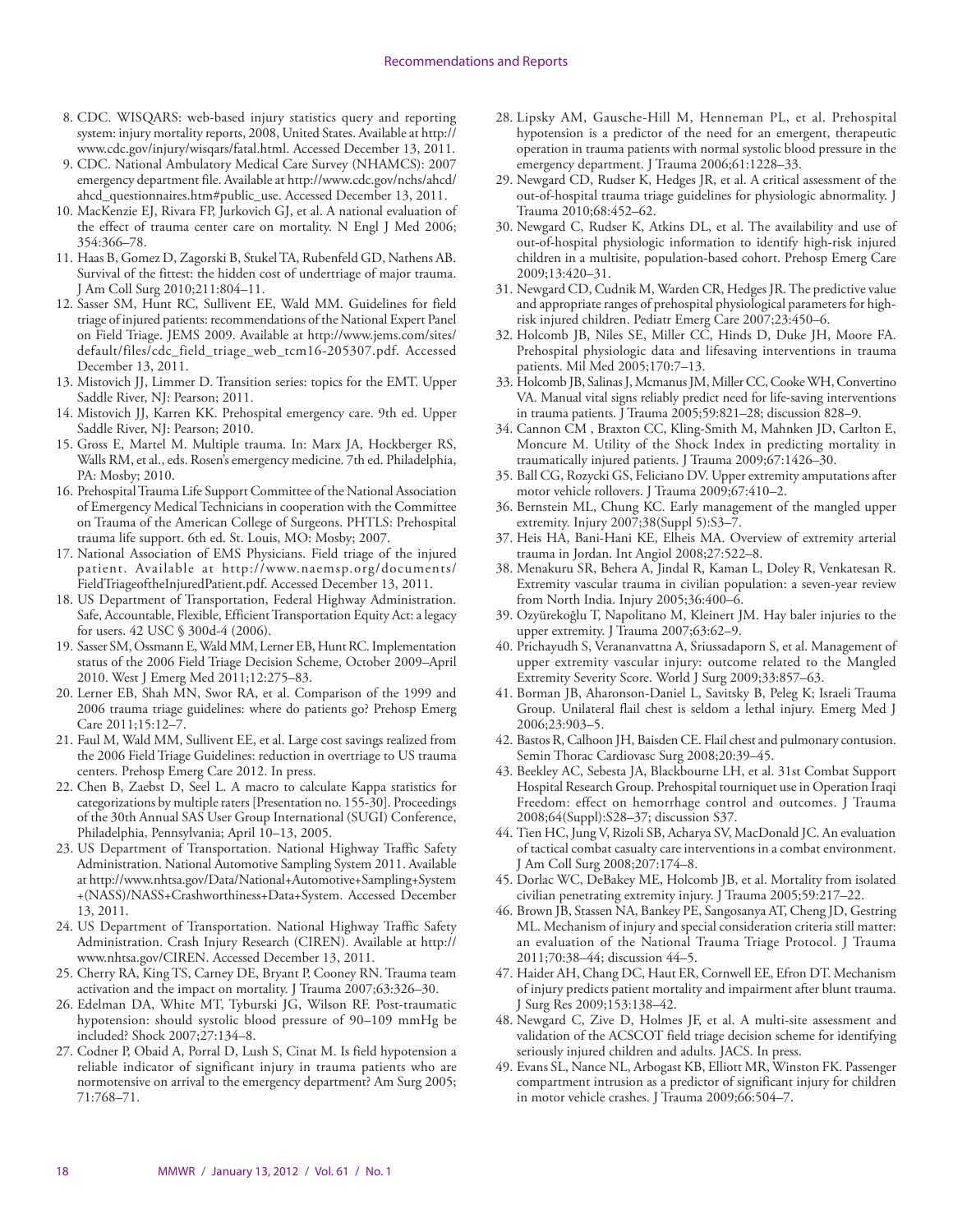- 50. Conroy C, Tominaga GT, Erwin S, et al. The influence of vehicle damage on injury severity of drivers in head-on motor vehicle crashes. Accid Anal Prev 2008;40:1589–94.
- 51. Wang, SW. Review of NASS CDS and CIREN data for mechanism criteria for field triage. National Expert Panel on Field Triage meeting, Las Vegas, Nevada; April 28, 2011.
- 52. Kaiser M, Ahearn P, Nguyen XM, et al. Early predictors of the need for emergent surgery to control hemorrhage in hypotensive trauma patients. Am Surg 2009;75:986–90.
- 53. Palanca S, Taylor DM, Bailey M, Cameron PA. Mechanisms of motor vehicle accidents that predict major injury. Emerg Med (Fremantle) 2003;15:423–8.
- 54. Lerner EB, Shah MN, Cushman JT, et al. Does mechanism of injury predict trauma center need? Prehosp Emerg Care. In press.
- 55. National Highway Traffic Safety Administration, National Center for Statistics and Analysis. Traffic safety facts 2009: a compilation of motor vehicle crash data from the Fatality Analysis Reporting System and the General Estimates System. Available at http://www-nrd.nhtsa.dot.gov/ Pubs/811402.pdf. Accessed December 13, 2011.
- 56. National Highway Traffic Safety Administration, National Center for Statistics and Analysis. An analysis of motor vehicle rollover crashes and injury outcomes. DOT HS 810 741. Washington, DC: National Highway Traffic Safety Administration, National Center for Statistics and Analysis; 2007.
- 57. Champion HR, Lombardo LV, Shair EK. The importance of vehicle rollover as a field triage criterion. J Trauma 2009;67:350–7.
- 58. Kononen DW, Flannagan CAC, Wang SC. Identification and validation of a logistic regression model for predicting serious injuries associated with motor vehicle crashes. Accid Anal Prev 2011;43:112–22.
- 59. Talmore D, Thompson KM, Legedza ATR, Nirula R. Predicting severe head injury after light motor vehicle crashes: implications for automatic crash notification systems. Accid Anal Prev 2006;38:767–71.
- 60. Otte D, Haasper C, Eis V, Schaefer R. Characteristics of pole impacts to side of passenger cars in European traffic accidents and assessment of injury mechanisms–analysis of German and UK in-depth data. Stapp Car Crash J 2008;52:349–62.
- 61. Michette CP, Hanna R, Crandall JR, Fahkry SM. Contemporary analysis of thoracic aortic injury: importance of screening based on crash characteristics. J Trauma 2007;63:18–24; discussion 24–5.
- 62. Newgard CD, Lewis RJ, Kraus JF, McConnell KJ. Seat position and the risk of serious thoracoabdominal injury in lateral vehicle crashes. Accid Anal Prev 2005;37:668–74.
- 63. Nirula R, Talmor D, Brasel K. Predicting serious torso trauma. J Trauma 2005;59:132–5.
- 64. CDC. Recommendations from the expert panel: advanced automatic collision notification and triage of the injured patient. Atlanta, GA: US Department of Health and Human Services, CDC; 2008.
- 65. Hansoti B, Beattie T. Can the height of fall predict long bone fracture in children under 24 months? Eur J Emerg Med 2005;12:285–6.
- 66. Johnson K, Fischer T, Chapman S, Wilson B. Accidental head injuries in children under 5 years of age. Clin Radiol 2005;60:464–68.
- 67. Lapostolle F, Gere C, Borron SW, et al. Prognostic factors in victims of falls from height. Crit Care Med 2005;33:1239–42.
- 68. Chang DC, Bass RR, Cornwell EE, Mackenzie EJ. Undertriage of elderly trauma patients to state-designated trauma centers. Arch Surg 2008;143:776–81; discussion 782.
- 69. Lehmann R, Beekley A, Casey L, Salim A, Martin M. The impact of advanced age on trauma triage decisions and outcomes: a statewide analysis. Am J Surg 2009;197:571–4; discussion 574–5.
- 70. Heffernan DS, Thakkar RK, Monaghan SF, et al. Normal presenting vital signs are unreliable in geriatric blunt trauma victims. J Trauma 2010;69:813–20.
- 71. Martin JT, Alkhoury F, O'Connor JA, Kyriakides TC, Bonadies JA. 'Normal' vital signs belie occult hypoperfusion in geriatric trauma patients. Am Surg 2010;76:65–9.
- 72. Chisholm KM, Harruff RC. Elderly deaths due to ground-level falls. Am J Forensic Med Pathol 2010;31:350–4.
- 73. Spaniolas K, Cheng JD, Gestring ML, Sangosanya A, Stassen NA, Bankey PE. Ground level falls are associated with significant mortality in elderly patients. J Trauma 2010;69:821–5.
- 74. Brewer ES, Reznikov B, Liberman RF, et al. Incidence and predictors of intracranial hemorrhage after minor head trauma in patients taking anticoagulant and antiplatelet medication. J Trauma 2011;70:E1–5.
- 75. Howard JL 2nd, Cipolle MD, Horvat SA, et al. Preinjury warfarin worsens outcome in elderly patients who fall from standing. J Trauma 2009;66:1518–22; discussion 1523–4.
- 76. Ott MM, Eriksson E, Vanderkolk W, Christianson D, Davis A, Scholten D. Antiplatelet and anticoagulation therapies do not increase mortality in the absence of traumatic brain injury. J Trauma 2010;68:560–3.
- 77. Tauber M, Koller H, Moroder P, Hitzl W, Resch H. Secondary intracranial hemorrhage after mild head injury in patients with low-dose acetylsalicylate acid prophylaxis. J Trauma 2009;67:521–5.
- 78. Wong DK, Lurie F, Wong LL. The effects of clopidogrel on elderly traumatic brain injured patients. J Trauma 2008;65:1303–8.
- 79. Branas CC, MacKenzie EJ, Williams JC, et al. Access to trauma centers in the United States. JAMA 2005;293:2626–33.
- 80. Batchinsky AI, Skinner JE, Necsoiu C, Jordan BS, Weiss D, Cancio LC. New measures of heart-rate complexity: effect of chest trauma and hemorrhage. J Trauma 2010;68:1178–85.
- 81. Batchinsky AI, Salinas J, Kuusela T, Necsoiu C, Jones J, Cancio LC. Rapid prediction of trauma patient survival by analysis of heart rate complexity: impact of reducing data set size. Shock 2009;32:565–71.
- 82. Batchinsky AI, Cancio LC, Salinas J, et al. Prehospital loss of R-to-R interval complexity is associated with mortality in trauma patients. J Trauma 2007;63:512–8.
- 83. King DR, Ogilvie MP, Pereira BM, et al. Heart rate variability as a triage tool in patients with trauma during prehospital helicopter transport. J Trauma 2009;67:436–40.
- 84. Chen L, Reisner AT, Gribok A, McKenna TM, Reifman J. Can we improve the clinical utility of respiratory rate as a monitored vital sign? Shock 2009;31:574–80.
- 85. Vandromme MJ, Griffin RL, Weinberg JA, Rue LW 3rd, Kerby JD. Lactate is a better predictor than systolic blood pressure for determining blood requirement and mortality: could prehospital measures improve trauma triage? J Am Coll Surg 2010;210:861–7;867–9.
- 86. Goldfarb MG, Bazzoli GJ, Coffey RM. Trauma systems and the costs of trauma care. Health Serv Res 1996;31:71–95.
- 87. MacKenzie EJ, Weir S, Rivara FP, et al. The value of trauma center care. J Trauma 2010;69:1–10.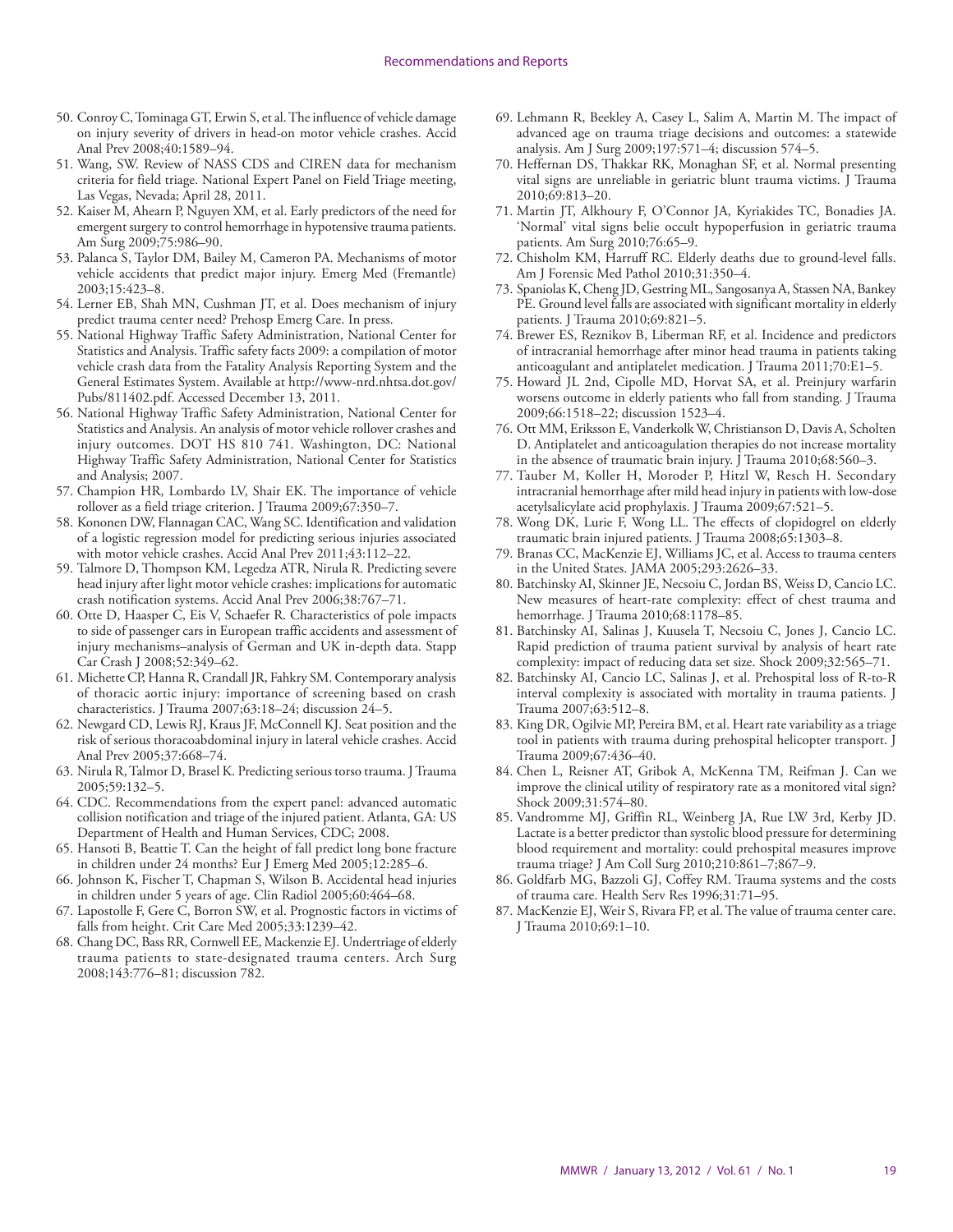#### **National Expert Panel on Field Triage of Injured Patients Membership as of December 2011**

**Chair:** Gregory J. Jurkovich, MD, Harborview Medical Center, Seattle, Washington.

**Members:** John H. Armstrong, MD, University of South Florida, Tampa, Florida; Bob Bailey, MA, McKing Consulting, Raleigh, North Carolina; Robert R. Bass, MD, Maryland Institute for Emergency Medical Services Systems, Baltimore, Maryland; Eileen Bulger, MD, University of Washington, Seattle, Washington; Alasdair Conn, MD, Massachusetts General Hospital, Boston, Massachusetts; Arthur Cooper, MD, Columbia University Medical Center, affiliation at Harlem Hospital, New York, New York; Theodore Delbridge, MD, East Carolina University, Greenville, North Carolina: John Fildes, MD, University of Nevada, Las Vegas, Nevada; Robert L. Galli, MD, University of Mississippi, Jackson, Mississippi; Catherine Gotschall, ScD, National Highway Traffic Safety Administration, Washington, District of Columbia; Daniel G. Hankins, MD, Mayo Clinic, Rochester, Minnesota; Mark C. Henry, MD, Stony Brook University, Stony Brook, New York; Teresita Hogan, MD, University of Chicago, Northbrook, Illinois; Richard C. Hunt, MD, Division of Injury Response, National Center for Injury Prevention and Control, CDC, Atlanta, Georgia; Jorie Klein, Parkland Health and Hospital System, Dallas, Texas; Douglas F. Kupas, MD, Geisinger Health System, Danville, Pennsylvania; D. Randy Kuykendall, Colorado Department of Public Health and Environment, Denver, Colorado; E. Brooke Lerner, PhD, Medical College of Wisconsin, Milwaukee, Wisconsin; Robert C. MacKersie, MD, University of California San Francisco, California; N. Clay Mann, PhD, University of Utah, Salt Lake City; Gregg Margolis, PhD, US Department of Health and Human Services, Bethesda, Maryland; Craig Newgard, MD, Oregon Health and Science University, Portland; Robert E. O'Connor, MD, University of Virginia, Charlottesville, Virginia; Eric Ossmann, Duke University School of Medicine, Durham, North Carolina; Ritu Sahni, Oregon Emergency Medical Services and Trauma Systems, Lake Oswego, Oregon; Jeffrey P. Salomone, MD, Emory University School of Medicine, Atlanta, Georgia; Nels Sandall, American College of Surgeons, Chicago, Illinois; Scott M. Sasser, MD, Emory University School of Medicine and Division of Injury Response, National Center for Injury Prevention and Control, CDC, Atlanta, Georgia; Sean Siler, MD, National Disaster Medical System, Washington, District of Columbia; John Sinclair, KittitasValley Fire Rescue, Ellensburg, Washington; Chris Van Gorder, Scripps Health, San Diego, California; Gary Wallace, ATX Group/Cross Country Automotive, Irving, Texas; Stewart C. Wang, MD, PhD, FACS, University of Michigan, Ann Arbor, Michigan; Christopher E. Way, Emergency Services, Parsons, Kansas; Robert Winchell, MD, Maine Medical Center, Portland, Maine; Joseph Wright, MD, Children's National Medical Center, Washington, District of Columbia.

#### **Organizations and Federal Agencies Endorsing the Guidelines for Field Triage of Injured Patients List as of December 2011**

Air Medical Physician Association, American Academy of Orthopedic Surgeons, American Academy of Pediatrics, American Association of Critical-Care Nurses, American Association for Respiratory Care, American Association for the Surgery of Trauma, American Burn Association, American College of Emergency Physicians, American College of Osteopathic Surgeons, American College of Surgeons, American Public Health Association, American Trauma Society, Association of Air Medical Services, Association of Critical Care Transport, Association of Public-Safety Communications Officials–International, Association of State and Territorial Health Officials, Brain Trauma Foundation, Commission on Accreditation of Medical Transport Systems, Eastern Association for the Surgery of Trauma, Emergency Nurses Association, International Academies of Emergency Dispatch, International Association of Emergency Medical Services Chiefs, International Association of Fire Chiefs, International Association of Flight and Critical Care Paramedics, National Association of Emergency Medical Technicians, National Association of EMS Educators, National Association of EMS Physicians, National Association of State EMS Officials, National EMS Information System, National EMS Management Association, National Volunteer Fire Council, Safe States Alliance, Society for Academic Emergency Medicine, Society for the Advancement of Violence and Injury Research, Society of Emergency Medicine Physician Assistants, Trauma Center Association of America, Western Trauma Association, Federal Interagency Committee on Emergency Medical Services (comprising representatives from the U.S. Department of Health and Human Services, the U.S. Department of Transportation, the U.S. Department of Homeland Security, the U.S. Department of Defense, and the U.S. Federal Communications Commission).

The National Highway Traffic Safety Administration concurs with these Guidelines.